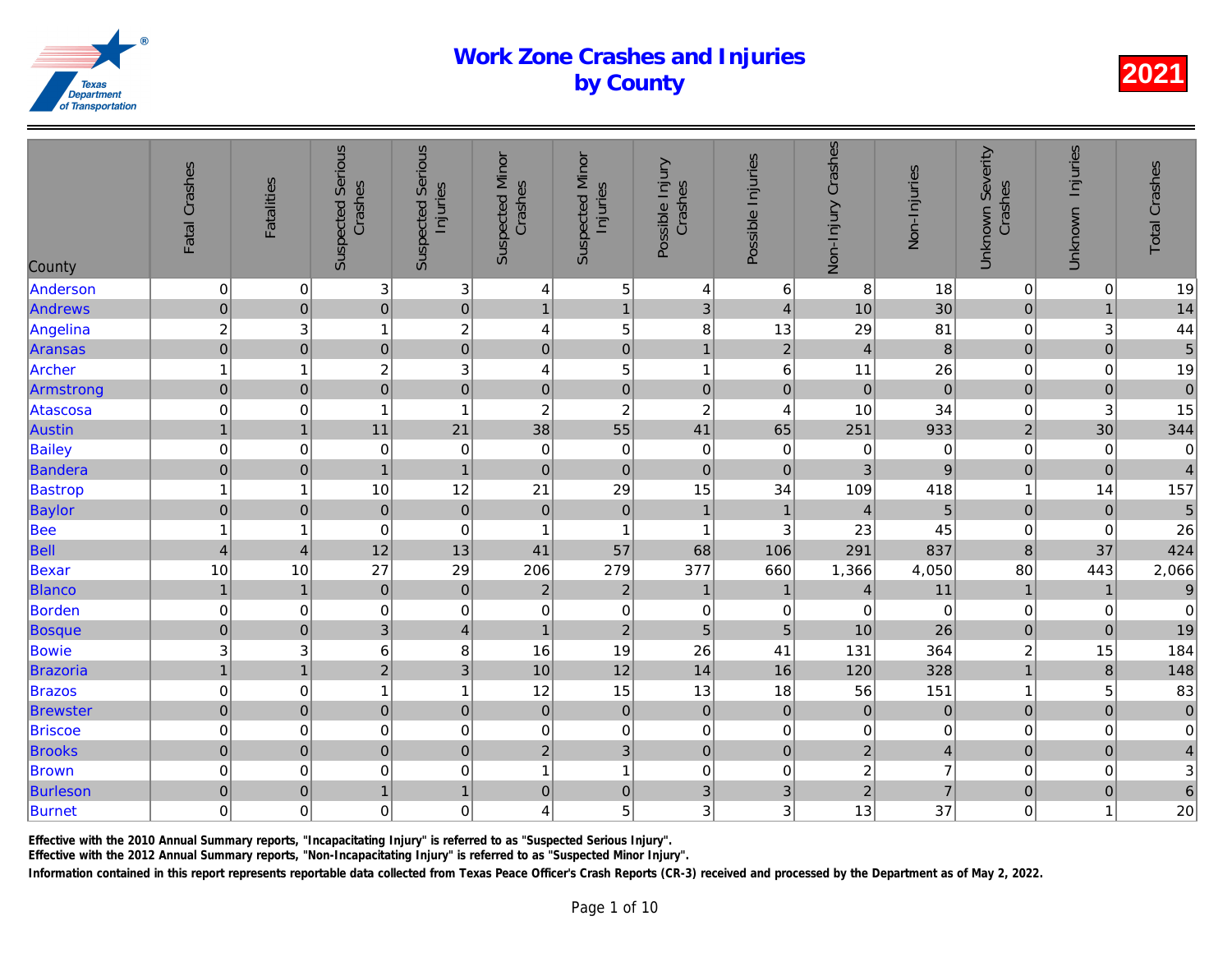| County           | Fatal Crashes             | <b>Fatalities</b>         | <b>Suspected Serious</b><br>Crashes | <b>Suspected Serious</b><br>Injuries | <b>Suspected Minor</b><br>Crashes | <b>Suspected Minor</b><br>Injuries | Possible Injury<br>Crashes | Possible Injuries | Non-Injury Crashes | Non-Injuries    |
|------------------|---------------------------|---------------------------|-------------------------------------|--------------------------------------|-----------------------------------|------------------------------------|----------------------------|-------------------|--------------------|-----------------|
| Caldwell         | $\ensuremath{\mathsf{3}}$ | $\ensuremath{\mathsf{3}}$ | $\overline{c}$                      | $\sqrt{5}$                           | $\mathbf{1}$                      | $\mathbf{3}$                       | $\ensuremath{\mathsf{3}}$  | $\bf 8$           | 19                 | 67              |
| Calhoun          | $\mathbf 0$               | 0                         | $\mathbf 0$                         | $\mathbf 0$                          | $\boldsymbol{0}$                  | $\boldsymbol{0}$                   | $\mathbf 0$                | 0                 | 3                  | $6\phantom{.}6$ |
| Callahan         | $\mathbf 0$               | $\mathbf 0$               | $\overline{0}$                      | $\mathbf 0$                          | 5                                 | $\,$ 6 $\,$                        | $\overline{2}$             | 3                 | 25                 | 79              |
| Cameron          | $\mathbf 0$               | 0                         | 4                                   | $\overline{\mathbf{4}}$              | 21                                | 31                                 | 88                         | 142               | 219                | 885             |
| Camp             | $\pmb{0}$                 | $\pmb{0}$                 | $\pmb{0}$                           | $\mathbf 0$                          | $\pmb{0}$                         | $\pmb{0}$                          | $\pmb{0}$                  | $\mathbf 0$       | $\mathbf 0$        | $\mathbf 0$     |
| Carson           | $\mbox{O}$                | $\mathbf 0$               | $\mathbf 0$                         | $\mathbf 0$                          | $\mathbf 0$                       | $\pmb{0}$                          | 0                          | $\pmb{0}$         | 3                  | 12              |
| Cass             | $\mathbf 0$               | $\pmb{0}$                 | $\mathbf 0$                         | $\mathbf 0$                          | $\mathbf{1}$                      | $\overline{2}$                     | $\mathbf 0$                | $\pmb{0}$         | 3                  | $\overline{4}$  |
| Castro           | $\mbox{O}$                | $\mathbf 0$               | $\mathbf 0$                         | $\mathbf 0$                          | $\overline{1}$                    | $\mathbf{1}$                       | $\mathbf 0$                | 0                 | 5                  | 11              |
| <b>Chambers</b>  | $\overline{3}$            | 3                         | 11                                  | 12                                   | 21                                | 24                                 | 39                         | 78                | 233                | 713             |
| Cherokee         | $\mathbf 0$               | $\pmb{0}$                 | $\mathbf{1}$                        | $\mathbf{1}$                         | 4                                 | $\mathbf 5$                        | 5                          | $\overline{7}$    | 17                 | 49              |
| <b>Childress</b> | $\pmb{0}$                 | $\pmb{0}$                 | $\mathbf 0$                         | $\mathbf 0$                          | $\pmb{0}$                         | $\pmb{0}$                          | $\mathbf 0$                | $\pmb{0}$         | 5                  | 14              |
| Clay             | $\mathsf{O}\xspace$       | 0                         | $\overline{0}$                      | $\mathbf 0$                          | $\ensuremath{\mathsf{3}}$         | 3                                  | $\mathbf 0$                | $\mathbf 0$       | 6                  | 19              |
| Coke             | $\overline{0}$            | $\mathbf 0$               | 0                                   | $\mathbf 0$                          | $\mathbf{1}$                      | $\mathbf{1}$                       | $\mathbf 0$                | $\mathbf 0$       | $\mathbf 0$        | $\overline{a}$  |
| Coleman          | $\mathbf 0$               | $\mathbf 0$               | $\mathbf 0$                         | $\mathbf 0$                          | $\pmb{0}$                         | $\mathbf 0$                        | $\mathbf 0$                | 0                 | 1                  | $\overline{c}$  |
| Collin           | $\overline{7}$            | $\overline{7}$            | 15                                  | 22                                   | 73                                | 96                                 | 84                         | 126               | 352                | 1,093           |
| Collingsworth    | $\mathbf 0$               | $\mathbf 0$               | $\overline{1}$                      | 1                                    | $\mathbf 0$                       | $\mathbf{1}$                       | $\mathbf 0$                | $\pmb{0}$         | $\mathbf 0$        |                 |
| Colorado         | $\overline{c}$            | $\sqrt{2}$                | $\overline{3}$                      | $\overline{\mathbf{4}}$              | $\overline{7}$                    | $\bf 8$                            | $\overline{\mathbf{4}}$    | $\overline{7}$    | 27                 | 102             |
| Comal            | $\overline{7}$            | $\overline{7}$            | 12                                  | 13                                   | 54                                | 80                                 | 63                         | 99                | 295                | 1,097           |
| Comanche         | $\mathbf 0$               | $\pmb{0}$                 | $\mathbf{1}$                        | $\mathbf{1}$                         | $\mathbf 2$                       | $\overline{2}$                     | $\overline{2}$             | $\overline{c}$    | 14                 | 31              |
| Concho           | $\mbox{O}$                | $\pmb{0}$                 | $\mathbf 0$                         | $\mathbf 0$                          | $\overline{1}$                    | $\mathbf{2}$                       | $\mathbf{1}$               | $\overline{c}$    | $\mathbf 0$        | $\overline{c}$  |
| Cooke            | $\mathbf{1}$              | $\overline{1}$            | $\vert 4 \vert$                     | $\overline{5}$                       | 4                                 | $\overline{5}$                     | $\overline{5}$             | $\boldsymbol{9}$  | 31                 | 106             |
| <b>Coryell</b>   | $\mathsf{O}\xspace$       | $\mathbf 0$               | $\overline{c}$                      | $\boldsymbol{2}$                     | 13                                | 20                                 | 11                         | 21                | 41                 | 160             |
| <b>Cottle</b>    | $\mathbf 0$               | $\overline{0}$            | $\overline{0}$                      | $\overline{0}$                       | $\pmb{0}$                         | $\pmb{0}$                          | $\mathbf 0$                | $\pmb{0}$         | $\mathbf 0$        | $\mathbf 0$     |
| Crane            | $\mathbf{1}$              | $\overline{1}$            | $\mathbf 0$                         | $\mathbf 0$                          | $\overline{1}$                    | $\mathbf{1}$                       | $\mathbf 0$                | $\pmb{0}$         | 1                  | $\overline{3}$  |
| <b>Crockett</b>  | $\mathbf 0$               | $\pmb{0}$                 | $\mathbf 0$                         | $\mathbf 0$                          | $\overline{2}$                    | 3 <sup>1</sup>                     | $\mathbf 0$                | $\mathbf 0$       | 5                  | $\bf{8}$        |
| Crosby           | $\mathbf 0$               | 0                         | $\mathbf 0$                         | $\mathbf 0$                          | $\mathbf 0$                       | $\mathbf 0$                        | $\mathbf 0$                | $\,0\,$           | $\mathbf 0$        | $\overline{0}$  |
| Culberson        | $\mathbf{1}$              | $\mathbf{1}$              | $\pmb{0}$                           | $\mathbf{1}$                         | $\mathbf 2$                       | 3 <sup>1</sup>                     | $\mathbf{1}$               | $\,$ 6            | 11                 | 28              |

Effective with the 2010 Annual Summary reports, "Incapacitating Injury" is referred to as "Suspected Serious Injury".

Effective with the 2012 Annual Summary reports, "Non-Incapacitating Injury" is referred to as "Suspected Minor Injury".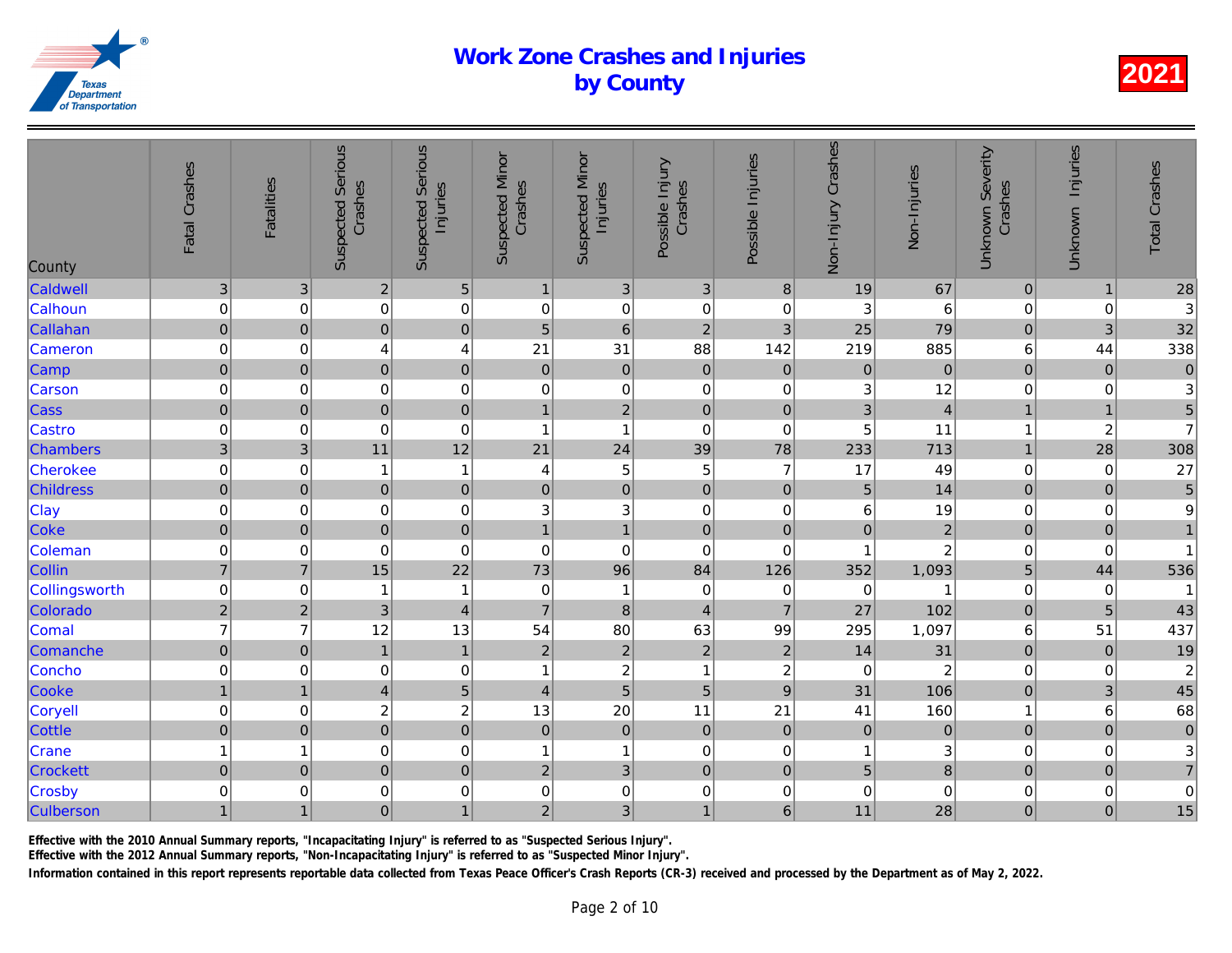| County            | Fatal Crashes             | <b>Fatalities</b>       | <b>Suspected Serious</b><br>Crashes | <b>Suspected Serious</b><br>Injuries | <b>Suspected Minor</b><br>Crashes | <b>Suspected Minor</b><br>Injuries | Possible Injury<br>Crashes | Possible Injuries | Non-Injury Crashes | Non-Injuries   |
|-------------------|---------------------------|-------------------------|-------------------------------------|--------------------------------------|-----------------------------------|------------------------------------|----------------------------|-------------------|--------------------|----------------|
| <b>Dallam</b>     | $\mathbf{1}$              | $\overline{1}$          | $\pmb{0}$                           | $\mathbf 0$                          | $\mathbf 0$                       | $\mathbf{1}$                       | $\mathbf{1}$               | $\overline{1}$    | 8                  | 30             |
| <b>Dallas</b>     | 20                        | 20                      | 88                                  | 110                                  | 453                               | 606                                | 659                        | 1,007             | 2,421              | 7,395          |
| Dawson            | $\mathsf{O}\xspace$       | $\mathbf 0$             | $\mathbf 0$                         | $\,0\,$                              | 1                                 | 1                                  | $\mathbf 1$                | -1                | 9                  | 29             |
| <b>Deaf Smith</b> | $\pmb{0}$                 | $\pmb{0}$               | $\mathbf 0$                         | $\mathbf 0$                          | $\pmb{0}$                         | $\mathbf 0$                        | $\mathbf 0$                | $\pmb{0}$         | $\mathbf 0$        | $\overline{0}$ |
| <b>Delta</b>      | $\mathbf 0$               | $\mathbf 0$             | $\mathbf 0$                         | $\mathbf 0$                          | $\boldsymbol{0}$                  | $\mathbf 0$                        | $\mathbf 0$                | $\pmb{0}$         | -1                 | $\overline{3}$ |
| Denton            | $\overline{\mathbf{4}}$   | $6\phantom{1}$          | 15                                  | 21                                   | 58                                | 82                                 | 70                         | 99                | 341                | 1,223          |
| <b>Dewitt</b>     | $\mathbf{1}$              | 1                       | $\mathbf 0$                         | $\mathbf{1}$                         | $\overline{1}$                    | $\mathbf{1}$                       | 4                          | $\mathbf 5$       | 8                  | 19             |
| <b>Dickens</b>    | $\mathbf 0$               | $\pmb{0}$               | $\overline{0}$                      | $\mathbf 0$                          | $\pmb{0}$                         | $\overline{0}$                     | $\mathbf 0$                | $\mathbf 0$       | $\mathbf 0$        | $\mathbf 0$    |
| Dimmit            | $\mathbf 0$               | $\mathbf 0$             | $\mathbf 0$                         | $\mathbf 0$                          | $\mathbf 0$                       | $\mathbf 0$                        | $\mathbf 0$                | $\pmb{0}$         | $\pmb{0}$          | $\overline{0}$ |
| Donley            | $\overline{1}$            | $\overline{1}$          | $\mathbf 0$                         | $\mathbf 0$                          | $\overline{2}$                    | $\overline{2}$                     | $\mathbf{1}$               | 3                 | $\overline{7}$     | 24             |
| Duval             | $\mathbf 0$               | 0                       | $\mathbf 0$                         | $\mathbf 0$                          | $\mathbf 0$                       | $\pmb{0}$                          | $\mathbf 0$                | $\mathbf 0$       | $\overline{c}$     | $\overline{4}$ |
| Eastland          | $\mathsf{O}\xspace$       | $\pmb{0}$               | $\overline{c}$                      | $\overline{c}$                       | $\boldsymbol{2}$                  | $\mathbf{3}$                       | $\bf8$                     | 10                | 48                 | 136            |
| Ector             | $\ensuremath{\mathsf{3}}$ | 4                       | 1                                   | $\mathbf{1}$                         | 29                                | 35                                 | 26                         | 33                | 138                | 470            |
| Edwards           | $\overline{0}$            | $\pmb{0}$               | $\mathbf 0$                         | $\mathbf 0$                          | $\mathbf 0$                       | $\mathbf 0$                        | $\mathbf{1}$               | $\mathbf{1}$      | $\overline{4}$     | 13             |
| Ellis             | $\mathbf{1}$              | $\overline{1}$          | 15                                  | 16                                   | 45                                | 54                                 | 43                         | 80                | 169                | 519            |
| El Paso           | $\overline{2}$            | $\overline{2}$          | 11                                  | 12                                   | 96                                | 127                                | 131                        | 191               | 608                | 1,799          |
| Erath             | $\mathbf{1}$              | 3                       | $\overline{c}$                      | 4                                    | $\overline{c}$                    | 5                                  | 1                          | $\overline{c}$    | 16                 | 32             |
| Falls             | $\mathbf 0$               | $\mathbf 0$             | $\overline{0}$                      | $\mathbf 0$                          | $\mathbf 0$                       | $\pmb{0}$                          | $\mathbf{1}$               | $\mathbf{1}$      | $\overline{4}$     | 13             |
| Fannin            | $\boldsymbol{2}$          | $\overline{\mathbf{c}}$ | $\mathbf 5$                         | 11                                   | $\ensuremath{\mathsf{3}}$         | $\,$ 5 $\,$                        | $\mathbf{1}$               | 4                 | 15                 | 28             |
| Fayette           | $\overline{0}$            | $\pmb{0}$               | $\mathbf 0$                         | $\mathbf 0$                          | $\mathbf 0$                       | $\pmb{0}$                          | $\mathbf 0$                | $\pmb{0}$         | $\overline{6}$     | 17             |
| Fisher            | $\mathbf 0$               | $\mathbf 0$             | 1                                   | $\mathbf{1}$                         | $\pmb{0}$                         | $\mathbf{1}$                       | $\mathbf 0$                | $\pmb{0}$         | 3                  | 12             |
| Floyd             | $\mathbf 0$               | $\pmb{0}$               | $\mathbf 0$                         | $\mathbf 0$                          | $\pmb{0}$                         | $\pmb{0}$                          | $\mathbf 0$                | $\mathbf 0$       | $\mathbf 0$        | $\mathbf 0$    |
| Foard             | $\mathbf 0$               | $\mathbf 0$             | $\mathbf 0$                         | $\mathbf 0$                          | $\mathbf 0$                       | $\mathbf 0$                        | $\mathbf{1}$               | $\overline{1}$    | $\mathbf 0$        | $\mathbf 0$    |
| <b>Fort Bend</b>  | $\boldsymbol{9}$          | 10                      | 10                                  | 12                                   | 53                                | 68                                 | 74                         | 113               | 277                | 840            |
| Franklin          | $\mbox{O}$                | $\mathbf 0$             | $\overline{c}$                      | 4                                    | $\mathbf 0$                       | $\mathbf{1}$                       | 0                          | $\pmb{0}$         | 6                  | 15             |
| Freestone         | $\mathbf 0$               | $\pmb{0}$               | $\overline{2}$                      | $\overline{3}$                       | $\ensuremath{\mathsf{3}}$         | $\overline{4}$                     | $\overline{c}$             | $\mathbf 2$       | $\boldsymbol{6}$   | 15             |
| Frio              | $\mathbf{1}$              | 1                       | $\mathbf 0$                         | $\mathbf 0$                          | $\mathbf 0$                       | $\mathbf 0$                        | $\overline{a}$             | 3                 | 5                  | $\mathbf{9}$   |

Effective with the 2010 Annual Summary reports, "Incapacitating Injury" is referred to as "Suspected Serious Injury".

Effective with the 2012 Annual Summary reports, "Non-Incapacitating Injury" is referred to as "Suspected Minor Injury".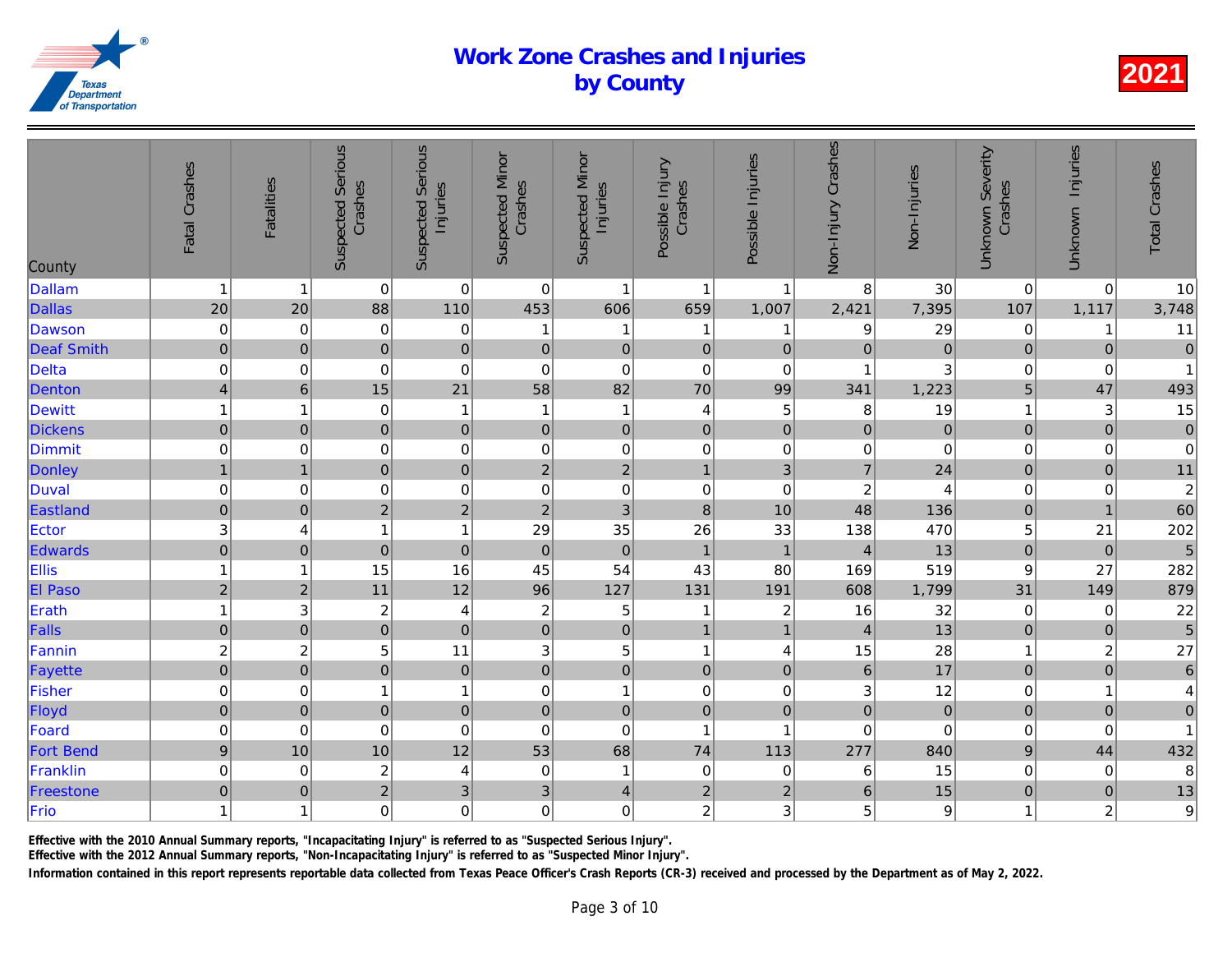| County          | Fatal Crashes       | <b>Fatalities</b> | <b>Suspected Serious</b><br>Crashes | <b>Suspected Serious</b><br>Injuries | <b>Suspected Minor</b><br>Crashes | <b>Suspected Minor</b><br>Injuries | Possible Injury<br>Crashes | Possible Injuries | Non-Injury Crashes | Non-Injuries    |
|-----------------|---------------------|-------------------|-------------------------------------|--------------------------------------|-----------------------------------|------------------------------------|----------------------------|-------------------|--------------------|-----------------|
| Gaines          | $\pmb{0}$           | $\mathbf 0$       | $\mathbf{1}$                        | $\mathbf{1}$                         | $\mathbf{1}$                      | $\overline{2}$                     | $\mathbf{3}$               | $6\phantom{1}6$   | $\,6\,$            | 18              |
| Galveston       | 4                   | 4                 | 19                                  | 21                                   | 85                                | 123                                | 111                        | 177               | 731                | 2,328           |
| Garza           | $\mathsf{O}\xspace$ | $\mathbf 0$       | $\pmb{0}$                           | $\pmb{0}$                            | $\mathbf 0$                       | $\mathbf 0$                        | $\pmb{0}$                  | $\mathbf 0$       | $\sqrt{2}$         | $\overline{5}$  |
| Gillespie       | $\mbox{O}$          | 0                 | 1                                   | $\mathbf{1}$                         | $\mathbf 0$                       | $\pmb{0}$                          | 1                          | $\overline{1}$    | $\overline{c}$     | $5\overline{a}$ |
| Glasscock       | $\mathbf 0$         | $\pmb{0}$         | $\mathbf 0$                         | $\mathbf 0$                          | $\mathbf 0$                       | $\pmb{0}$                          | $\overline{1}$             | $\overline{1}$    | $\overline{5}$     | $\overline{9}$  |
| Goliad          | $\mbox{O}$          | $\mathbf 0$       | $\mathbf 1$                         | $\mathbf{1}$                         | $\pmb{0}$                         | 3 <sup>1</sup>                     | $\overline{\mathbf{4}}$    | $\overline{7}$    | $\overline{7}$     | 21              |
| Gonzales        | $\mathsf{O}\xspace$ | $\pmb{0}$         | $\overline{1}$                      | $\mathbf{1}$                         | $\overline{1}$                    | $\mathbf{1}$                       | $\mathbf 2$                | $\overline{5}$    | 5                  | 15              |
| Gray            | $\mathsf{O}\xspace$ | 0                 | $\overline{\mathbf{c}}$             | $\boldsymbol{2}$                     | $\sqrt{2}$                        | $\overline{4}$                     | $\mathbf{1}$               | $\boldsymbol{2}$  | 19                 | 44              |
| Grayson         | $\mathbf{1}$        | $\mathbf{1}$      | 10                                  | 12                                   | 43                                | 67                                 | 46                         | 73                | 143                | 538             |
| Gregg           | $\mathbf 0$         | $\mathbf 0$       | -1                                  | $\mathbf{1}$                         | 8                                 | 11                                 | 4                          | 5                 | 34                 | 100             |
| Grimes          | $\mathfrak{S}$      | 3                 | 3 <sup>1</sup>                      | 3                                    | 12                                | 14                                 | $\mathbf 0$                | 3                 | 37                 | 120             |
| Guadalupe       | $\mathbf{1}$        | 1                 | 4                                   | $\overline{\mathbf{4}}$              | 12                                | 13                                 | 12                         | 17                | 96                 | 344             |
| Hale            | $\mathsf{O}\xspace$ | $\pmb{0}$         | $\pmb{0}$                           | $\mathbf 0$                          | $\mathbf{1}$                      | $\mathbf{1}$                       | $\mathbf{3}$               | $\overline{4}$    | 10                 | 18              |
| Hall            | $\mathbf{1}$        | $\overline{1}$    | 1                                   | $\mathbf{1}$                         | $\mathbf{1}$                      | $\boldsymbol{2}$                   | $\mathbf 0$                | $\mathbf{1}$      | 1                  | $5\overline{a}$ |
| Hamilton        | $\mathsf{O}\xspace$ | $\pmb{0}$         | $\pmb{0}$                           | $\mathbf 0$                          | $\overline{1}$                    | $\overline{1}$                     | $\mathbf 0$                | $\pmb{0}$         | $\mathbf 0$        | $\overline{1}$  |
| Hansford        | $\mathbf 0$         | $\mathbf 0$       | $\mathbf 0$                         | $\mathbf 0$                          | $\pmb{0}$                         | $\mathbf 0$                        | $\mathbf 0$                | $\pmb{0}$         | $\pmb{0}$          | $\overline{0}$  |
| Hardeman        | $\mathbf 0$         | $\pmb{0}$         | $\overline{1}$                      | $\mathbf{1}$                         | $\pmb{0}$                         | $\overline{1}$                     | $\mathbf 2$                | $\mathbf 2$       | $\pmb{0}$          | $\overline{3}$  |
| Hardin          | $\boldsymbol{2}$    | $\overline{c}$    | $\mathbf 0$                         | $\mathbf 0$                          | $\mathbf 0$                       | 3                                  | $\mathbf 0$                | $\pmb{0}$         | $\overline{4}$     | 12              |
| Harris          | 10                  | 10                | 50                                  | 63                                   | 159                               | 251                                | 238                        | 367               | 1,321              | 3,852           |
| Harrison        | $\mathbf{1}$        | $\overline{1}$    | 5                                   | 5                                    | 5                                 | 8                                  | $\overline{\mathbf{c}}$    | $\sqrt{3}$        | 33                 | 95              |
| <b>Hartley</b>  | $\mathsf{O}\xspace$ | $\pmb{0}$         | $\mathbf 0$                         | $\overline{0}$                       | $\overline{1}$                    | $\mathbf{1}$                       | $\overline{2}$             | $\overline{2}$    | $\overline{7}$     | 14              |
| Haskell         | $\mathbf 0$         | $\mathbf 0$       | $\mathbf 0$                         | $\mbox{O}$                           | $\overline{1}$                    | $\overline{1}$                     | $\mathbf{1}$               | $\overline{1}$    | $\mathbf 0$        | $\overline{c}$  |
| Hays            | $\overline{2}$      | $\overline{2}$    | 5 <sup>1</sup>                      | 5                                    | 49                                | 68                                 | 29                         | 49                | 133                | 538             |
| <b>Hemphill</b> | $\mathbf 0$         | $\mathbf 0$       | 0                                   | $\mathbf 0$                          | $\mathbf 0$                       | $\mathbf 0$                        | 1                          | $\overline{1}$    | 3                  | $\overline{4}$  |
| Henderson       | $\overline{1}$      | $\overline{1}$    | $\overline{2}$                      | $\overline{4}$                       | $\mathbf{3}$                      | $\overline{4}$                     | 3                          | 3                 | 21                 | 57              |
| Hidalgo         | $\boldsymbol{2}$    | 3                 | $\bf 8$                             | 11                                   | 109                               | 164                                | 292                        | 509               | 841                | 3,219           |
| Hill            | $\overline{1}$      | $\overline{1}$    | 5                                   | $\boldsymbol{9}$                     | 4                                 | $\overline{4}$                     | 25                         | 39                | 92                 | 241             |
|                 |                     |                   |                                     |                                      |                                   |                                    |                            |                   |                    |                 |

Effective with the 2010 Annual Summary reports, "Incapacitating Injury" is referred to as "Suspected Serious Injury".

Effective with the 2012 Annual Summary reports, "Non-Incapacitating Injury" is referred to as "Suspected Minor Injury".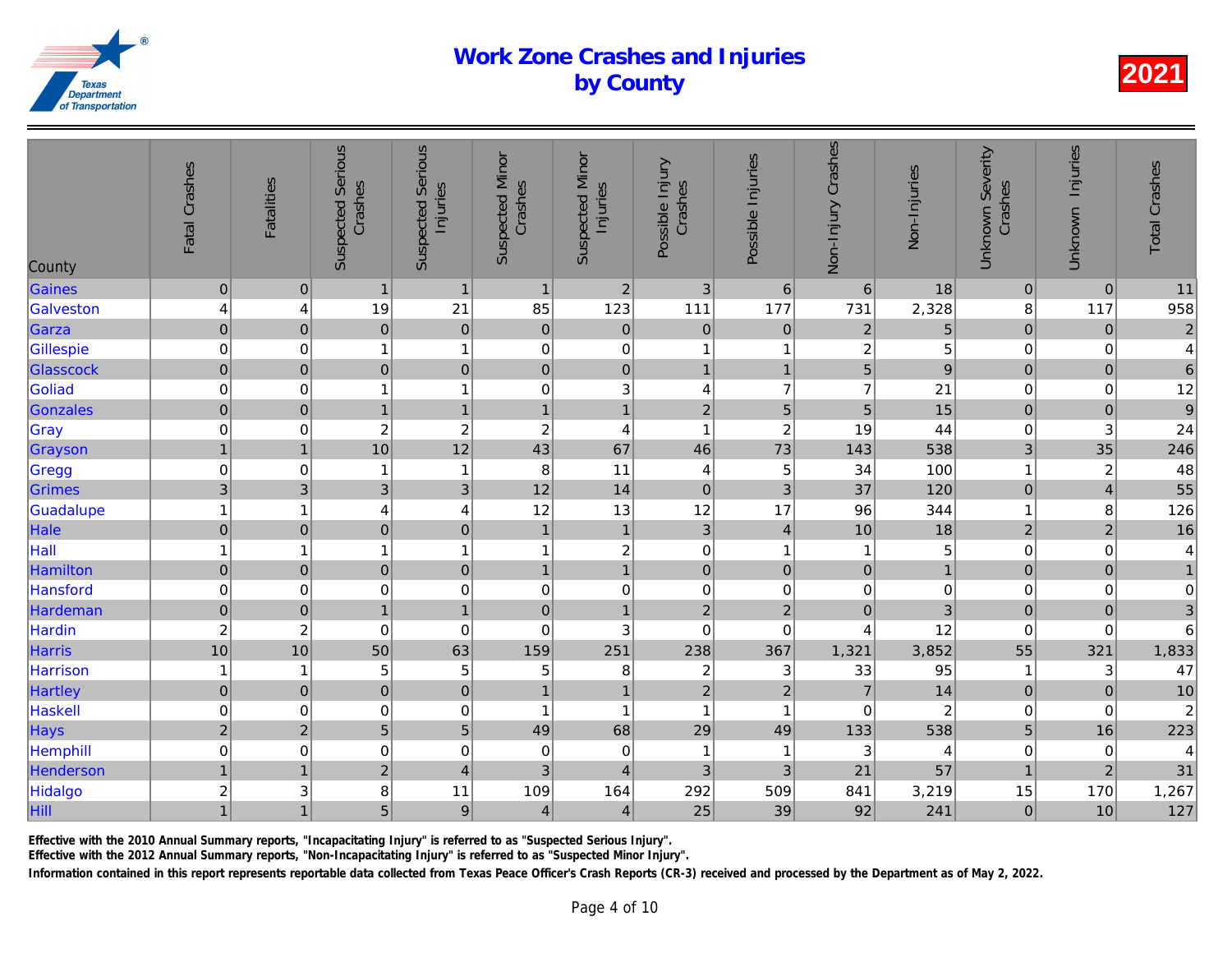| County           | Fatal Crashes           | <b>Fatalities</b> | <b>Suspected Serious</b><br>Crashes | <b>Suspected Serious</b><br>Injuries | <b>Suspected Minor</b><br>Crashes | <b>Suspected Minor</b><br>Injuries | Possible Injury<br>Crashes | Possible Injuries | Non-Injury Crashes | Non-Injuries   |
|------------------|-------------------------|-------------------|-------------------------------------|--------------------------------------|-----------------------------------|------------------------------------|----------------------------|-------------------|--------------------|----------------|
| Hockley          | $\boldsymbol{0}$        | $\mathbf 0$       | $\pmb{0}$                           | $\mathbf 0$                          | 0                                 | $\overline{0}$                     | $\mathbf 0$                | $\mathbf 0$       | $\sqrt{2}$         | 6              |
| Hood             | $\mathbf 0$             | $\pmb{0}$         | $\mathbf 0$                         | $\pmb{0}$                            | $\pmb{0}$                         | $\overline{0}$                     | $\,$ 6 $\,$                | $\,$ 6 $\,$       | 13                 | 38             |
| Hopkins          | $\mathsf{O}\xspace$     | $\mathbf 0$       | 1                                   | $\mathbf{1}$                         | 4                                 | $\overline{\mathbf{r}}$            | $\boldsymbol{2}$           | 3                 | 11                 | 27             |
| Houston          | $\overline{0}$          | $\pmb{0}$         | $\overline{0}$                      | $\mathbf 0$                          | $\pmb{0}$                         | $\mathbf 0$                        | $\overline{0}$             | $\pmb{0}$         | $\,6\,$            | $\overline{9}$ |
| Howard           | $\overline{\mathbf{c}}$ | $\overline{c}$    | 3                                   | 5                                    | 3                                 | $\mathbf{3}$                       | $\mathbf 0$                | $\boldsymbol{0}$  | 11                 | 37             |
| Hudspeth         | $\overline{0}$          | $\overline{0}$    | $\overline{0}$                      | $\overline{0}$                       | $\overline{1}$                    | $\overline{1}$                     | $\overline{3}$             | $\overline{4}$    | $6 \overline{6}$   | 21             |
| Hunt             | $\mathbf{1}$            | $\overline{1}$    | 3                                   | $\overline{\mathbf{4}}$              | 10                                | 14                                 | 16                         | 26                | 39                 | 189            |
| Hutchinson       | $\mathbf 0$             | $\mathbf 0$       | $\overline{1}$                      | $\mathbf{1}$                         | $\mathbf{1}$                      | $\mathbf{1}$                       | $\mathbf{1}$               | $\mathbf{1}$      | $\overline{3}$     | $\bf{8}$       |
| Irion            | $\mathbf 0$             | $\mathbf 0$       | $\mathbf 0$                         | $\mathbf 0$                          | $\mathbf 0$                       | $\pmb{0}$                          | 0                          | $\pmb{0}$         | $\pmb{0}$          | $\overline{0}$ |
| Jack             | $\pmb{0}$               | $\pmb{0}$         | $\mathbf 0$                         | $\mathbf 0$                          | $\mathbf 0$                       | $\pmb{0}$                          | $\mathbf 0$                | $\mathbf 0$       | $\mathbf{1}$       | $\overline{1}$ |
| Jackson          | $\mathbf 0$             | $\mathbf 0$       | $\mathbf{1}$                        | $\mathbf{1}$                         | $\pmb{0}$                         | $\pmb{0}$                          | $\mathbf{1}$               | $\mathbf 1$       | 3                  | 8              |
| Jasper           | $\pmb{0}$               | $\mathbf 0$       | $\mathbf 0$                         | $\mathbf 0$                          | $\mathbf 0$                       | $\pmb{0}$                          | $\mathbf 0$                | $\mathbf 0$       | $\overline{4}$     | 12             |
| Jeff Davis       | $\mathsf{O}\xspace$     | $\pmb{0}$         | $\mathbf 0$                         | $\mathbf 0$                          | $\pmb{0}$                         | $\pmb{0}$                          | $\mathbf 0$                | $\pmb{0}$         | $\mathbf 0$        | $\mathbf 0$    |
| Jefferson        | $\overline{6}$          | $\boldsymbol{9}$  | 19                                  | 28                                   | 45                                | 63                                 | 80                         | 142               | 527                | 1,731          |
| Jim Hogg         | $\mathbf 0$             | $\pmb{0}$         | $\overline{1}$                      | $\mathbf{1}$                         | $\pmb{0}$                         | $\pmb{0}$                          | $\mathbf 0$                | $\pmb{0}$         | $\mathbf 0$        | $\overline{0}$ |
| <b>Jim Wells</b> | $\overline{0}$          | $\pmb{0}$         | $\mathbf 0$                         | $\mathbf 0$                          | $\overline{4}$                    | $\bf8$                             | $\mathbf{1}$               | $\overline{2}$    | $6\phantom{1}$     | 13             |
| Johnson          | $\mathbf{1}$            | 1                 | 4                                   | 5                                    | $\overline{7}$                    | $\boldsymbol{9}$                   | $\overline{7}$             | $\boldsymbol{9}$  | 33                 | 101            |
| Jones            | $\mathbf{1}$            | $\mathbf{1}$      | $\mathbf{1}$                        | $\mathbf{1}$                         | $\overline{4}$                    | $\vert 4 \vert$                    | $\mathbf 2$                | $\overline{2}$    | $\boldsymbol{9}$   | 29             |
| Karnes           | $\mathsf{O}\xspace$     | $\pmb{0}$         | $\pmb{0}$                           | $\mathbf 0$                          | $\pmb{0}$                         | $\pmb{0}$                          | $\mathbf 0$                | $\pmb{0}$         | 5                  | 6              |
| Kaufman          | $\mathbf 0$             | $\pmb{0}$         | $\overline{2}$                      | $\overline{c}$                       | $\,$ 6 $\,$                       | $\overline{7}$                     | $\boldsymbol{6}$           | 13                | 47                 | 190            |
| Kendal           | $\overline{1}$          | 1                 | $\overline{c}$                      | $\overline{\mathbf{c}}$              | 16                                | 21                                 | 13                         | 17                | 157                | 431            |
| Kenedy           | $\mathsf{O}\xspace$     | $\pmb{0}$         | $\overline{0}$                      | $\overline{0}$                       | $\pmb{0}$                         | $\overline{0}$                     | $\mathbf 0$                | $\mathbf 0$       | $\mathbf{1}$       | $\overline{a}$ |
| Kent             | $\mathbf 0$             | $\mathbf 0$       | $\mathbf 0$                         | $\mathbf 0$                          | 0                                 | $\pmb{0}$                          | $\mathbf 0$                | $\pmb{0}$         | $\mathbf 0$        | $\mathbf 0$    |
| Kerr             | $\mathbf 0$             | $\mathbf{0}$      | $\overline{0}$                      | $\mathbf 0$                          | $\pmb{0}$                         | $\pmb{0}$                          | $\mathbf 0$                | $\pmb{0}$         | $\overline{4}$     | $\bf{8}$       |
| Kimble           | $\mbox{O}$              | $\mathbf 0$       | $\mathbf 0$                         | $\mathbf 0$                          | $\pmb{0}$                         | $\mathbf 0$                        | $\mathbf 0$                | $\pmb{0}$         | $\overline{c}$     | 10             |
| King             | $\overline{0}$          | $\pmb{0}$         | $\mathbf 0$                         | $\overline{0}$                       | $\mathbf 0$                       | $\overline{0}$                     | $\pmb{0}$                  | $\mathbf 0$       | $\pmb{0}$          | $\overline{0}$ |
| Kinney           | $\mathbf 0$             | 0                 | $\mathbf 0$                         | $\mathbf 0$                          | $\mathbf 0$                       | $\mathbf 0$                        | $\mathbf 0$                | $\mathbf 0$       | 4                  | 10             |
|                  |                         |                   |                                     |                                      |                                   |                                    |                            |                   |                    |                |

Effective with the 2010 Annual Summary reports, "Incapacitating Injury" is referred to as "Suspected Serious Injury".

Effective with the 2012 Annual Summary reports, "Non-Incapacitating Injury" is referred to as "Suspected Minor Injury".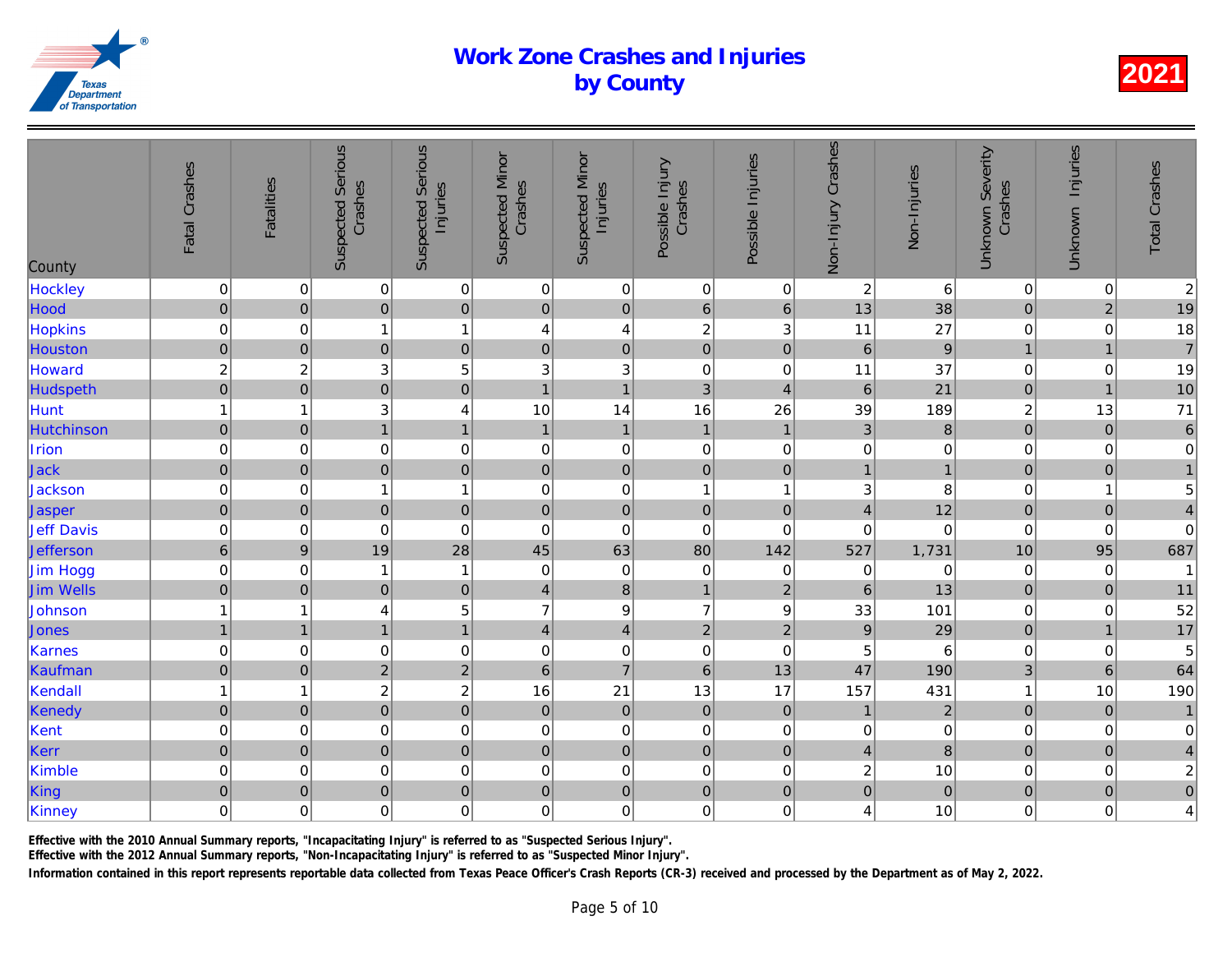| County          | Fatal Crashes  | <b>Fatalities</b> | <b>Suspected Serious</b><br>Crashes | <b>Suspected Serious</b><br>Injuries | <b>Suspected Minor</b><br>Crashes | <b>Suspected Minor</b><br>Injuries | Possible Injury<br>Crashes | Possible Injuries       | Non-Injury Crashes      | Non-Injuries   |
|-----------------|----------------|-------------------|-------------------------------------|--------------------------------------|-----------------------------------|------------------------------------|----------------------------|-------------------------|-------------------------|----------------|
| Kleberg         | $\pmb{0}$      | $\boldsymbol{0}$  | $\mathbf{1}$                        | $\mathbf{1}$                         | 5                                 | $\overline{\mathcal{I}}$           | $\overline{2}$             | $\boldsymbol{8}$        | 12                      | 38             |
| Knox            | $\mathbf{1}$   | 1                 | $\,0\,$                             | $\pmb{0}$                            | $\,0\,$                           | $\pmb{0}$                          | $\boldsymbol{0}$           | 0                       | $\mathbf 0$             | $\mathbf{1}$   |
| Lamar           | $\overline{0}$ | $\mathbf{0}$      | $\mathbf 0$                         | $\mathbf 0$                          | $\pmb{0}$                         | $\mathsf{O}\xspace$                | $\mathbf{1}$               | $\mathbf{1}$            | 4                       | $\overline{9}$ |
| Lamb            | $\mathbf 0$    | 0                 | 0                                   | $\mathbf 0$                          | 0                                 | $\pmb{0}$                          | $\boldsymbol{0}$           | 0                       | 0                       | $\overline{0}$ |
| Lampasas        | $\pmb{0}$      | $\pmb{0}$         | $\overline{0}$                      | $\mathbf 0$                          | $\overline{0}$                    | $\mathbf 0$                        | $\mathbf{1}$               | $\overline{1}$          | $\overline{0}$          | $\overline{a}$ |
| La Salle        | $\mathbf 0$    | 0                 | $\mathbf 0$                         | $\mathbf 0$                          | 0                                 | $\mathbf 0$                        | $\pmb{0}$                  | $\pmb{0}$               | 1                       | $\overline{3}$ |
| Lavaca          | $\mathbf 0$    | $\pmb{0}$         | $\overline{0}$                      | $\overline{0}$                       | $\overline{c}$                    | $\overline{2}$                     | $\mathbf 0$                | $\mathbf 0$             | $\overline{4}$          | 10             |
| Lee             | $\mathbf 0$    | $\mathbf 0$       | $\mathbf 0$                         | $\boldsymbol{0}$                     | 4                                 | $\overline{4}$                     | $\pmb{0}$                  | $\overline{\mathbf{1}}$ | 8                       | 19             |
| Leon            | $\mathbf 0$    | $\pmb{0}$         | $\mathbf{1}$                        | $\mathbf{1}$                         | $\mathbf{1}$                      | $\mathbf{1}$                       | $\mathbf{1}$               | $\overline{2}$          | $\overline{7}$          | 16             |
| Liberty         | $\overline{c}$ | $\boldsymbol{2}$  | 4                                   | $\overline{\mathbf{4}}$              | 17                                | 17                                 | 22                         | 27                      | 130                     | 409            |
| Limestone       | $\overline{0}$ | $\mathbf 0$       | $\overline{0}$                      | $\mathbf 0$                          | $\mathbf{1}$                      | $\overline{1}$                     | $\overline{0}$             | $\pmb{0}$               | $\overline{2}$          | $\overline{9}$ |
| Lipscomb        | $\mathbf 0$    | $\,0\,$           | $\mathbf 0$                         | $\mathbf 0$                          | $\mathbf 0$                       | $\mathbf 0$                        | $\pmb{0}$                  | $\,0\,$                 | $\pmb{0}$               | $\overline{0}$ |
| <b>Live Oak</b> | $\overline{0}$ | $\pmb{0}$         | $\mathbf 0$                         | $\pmb{0}$                            | $\pmb{0}$                         | $\mathbf 0$                        | $\overline{\mathbf{4}}$    | $\overline{4}$          | $\overline{4}$          | 20             |
| Llano           | $\mathbf 0$    | 0                 | $\mathbf{1}$                        | $\mathbf{1}$                         | $\overline{\mathbf{c}}$           | $\sqrt{2}$                         | $\sqrt{3}$                 | 4                       | 6                       | 39             |
| Loving          | $\pmb{0}$      | $\pmb{0}$         | $\overline{2}$                      | 3                                    | $\mathbf 0$                       | $\overline{0}$                     | $\mathbf 0$                | $\pmb{0}$               | $\mathbf 0$             | $\mathbf 0$    |
| Lubbock         | $\mathbf{1}$   | 1                 | 4                                   | $\overline{4}$                       | 31                                | 33                                 | 55                         | 89                      | 118                     | 329            |
| Lynn            | $\mathbf 0$    | $\pmb{0}$         | $\mathbf 0$                         | $\mathbf 0$                          | $\pmb{0}$                         | $\pmb{0}$                          | $\pmb{0}$                  | $\pmb{0}$               | $\mathbf{1}$            | $\overline{a}$ |
| Madison         | $\mathbf{1}$   | 1                 | $\mathbf 0$                         | $\mathbf 0$                          | 0                                 | $\pmb{0}$                          | $\sqrt{3}$                 | 4                       | $\boldsymbol{9}$        | 32             |
| Marion          | $\mathbf 0$    | $\pmb{0}$         | $\pmb{0}$                           | $\mathbf 0$                          | $\mathsf 0$                       | $\mathbf 0$                        | $\pmb{0}$                  | $\pmb{0}$               | $\overline{c}$          | $\overline{3}$ |
| Martin          | 3              | 3                 | 4                                   | $\,6$                                | 5                                 | 10                                 | $\mathbf{1}$               | $\overline{\mathbf{c}}$ | 32                      | 73             |
| Mason           | $\overline{0}$ | $\mathbf 0$       | $\overline{0}$                      | $\overline{0}$                       | $\overline{0}$                    | $\mathbf 0$                        | $\mathbf 0$                | $\overline{0}$          | $\mathbf{1}$            | $\overline{5}$ |
| Matagorda       | $\mathbf 0$    | 0                 | $\mathbf 0$                         | $\mathbf 0$                          | 0                                 | $\pmb{0}$                          | $\pmb{0}$                  | 0                       | 1                       | 1              |
| Maverick        | $\mathbf 0$    | $\mathbf 0$       | $\overline{1}$                      | $\mathbf{1}$                         | $\mathbf{1}$                      | $\mathbf{1}$                       | $6\phantom{1}6$            | 8                       | 14                      | 44             |
| McCulloch       | $\pmb{0}$      | 0                 | $\pmb{0}$                           | $\mathbf 0$                          | $\overline{1}$                    | $\mathbf{1}$                       | $\mathbf 0$                | 0                       | 4                       | $\overline{7}$ |
| McLennan        | $\mathbf{1}$   | $\overline{1}$    | 16                                  | 19                                   | 69                                | 98                                 | 97                         | 155                     | 588                     | 2,657          |
| McMullen        | $\mathbf 0$    | $\,0\,$           | $\pmb{0}$                           | $\pmb{0}$                            | $\,0\,$                           | $\,0\,$                            | $\mathbf{1}$               | -1                      | $\overline{\mathbf{c}}$ | 6              |
| Medina          | $\overline{0}$ | $\mathbf 0$       | $\overline{2}$                      | $\mathbf{2}$                         | $\overline{c}$                    | $\overline{\mathbf{4}}$            | $\overline{2}$             | $\overline{7}$          | 15                      | 47             |
|                 |                |                   |                                     |                                      |                                   |                                    |                            |                         |                         |                |

Effective with the 2010 Annual Summary reports, "Incapacitating Injury" is referred to as "Suspected Serious Injury".

Effective with the 2012 Annual Summary reports, "Non-Incapacitating Injury" is referred to as "Suspected Minor Injury".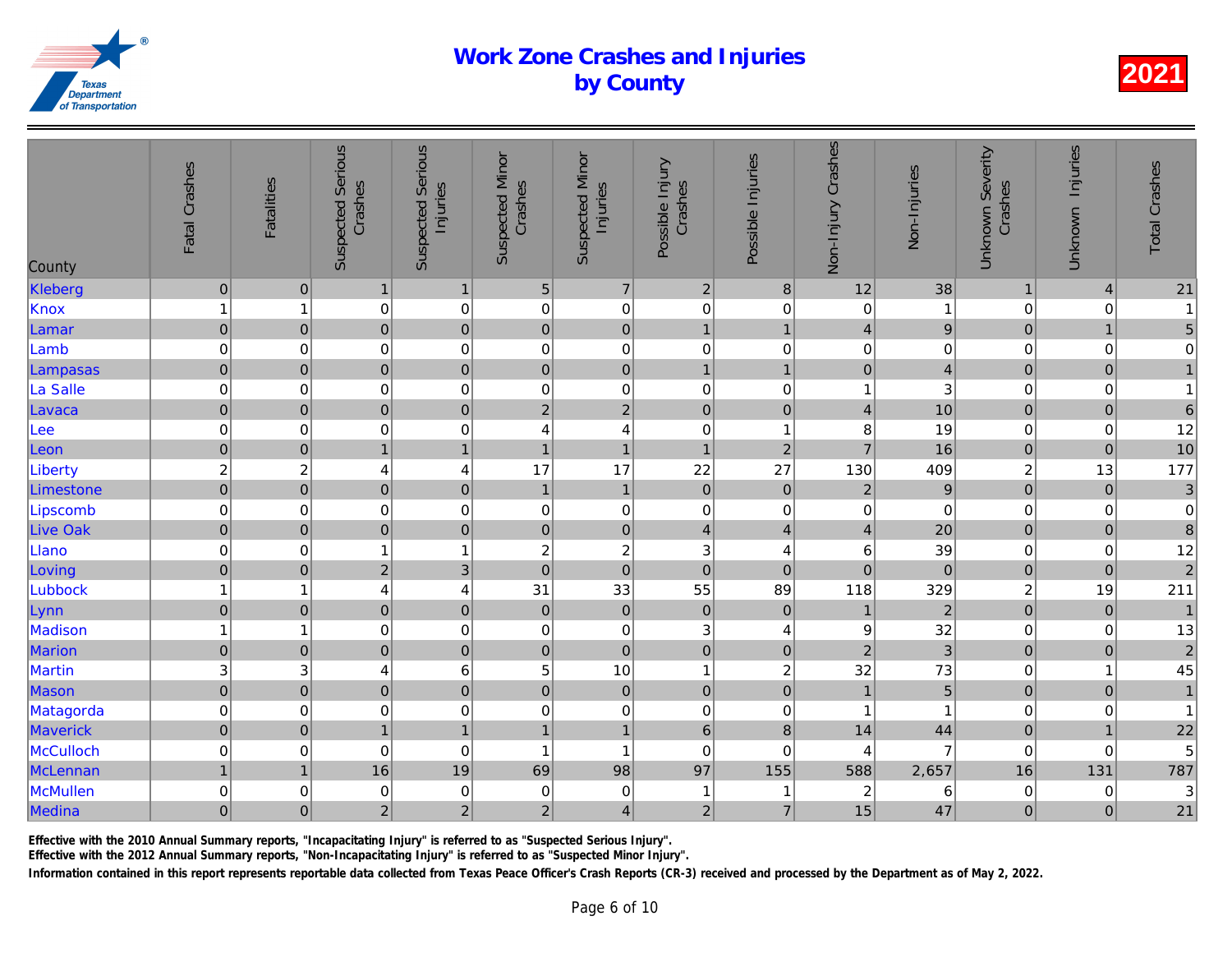| $\boldsymbol{0}$<br>$\overline{0}$<br>$\pmb{0}$<br>0 <sup>1</sup><br>$\boldsymbol{0}$<br>Menard<br>$\mathbf 0$<br>$\mathbf 0$<br>$\mathbf 0$<br>$\mathbf 0$<br>$\overline{3}$<br>Midland<br>$\overline{3}$<br>$\overline{\mathbf{4}}$<br>31<br>38<br>12<br>16<br>146<br>4<br>$\mathbf 0$<br>$\mathbf 5$<br>Milam<br>$\mathbf 5$<br>21<br>0<br>$\mathbf{1}$<br>6<br>1<br>4<br>$\mathbf 0$<br>$\overline{a}$<br>$\mathbf 0$<br>$\mathbf 0$<br>Mills<br>$\mathbf 0$<br>$\overline{2}$<br>$\pmb{0}$<br>$\overline{0}$<br>$\pmb{0}$<br>$\pmb{0}$<br>$\mbox{O}$<br>$\mathbf 0$<br>$\mathbf 0$<br>Mitchell<br>$\mathbf 0$<br>$\pmb{0}$<br>$\mathbf 0$<br>9<br>$\mathbf 0$<br>$\pmb{0}$<br>$\mathbf 0$<br>$\mathbf 0$<br>$\mathbf 0$<br>$\mathbf{1}$<br>$\pmb{0}$<br>$\overline{1}$<br>Montague<br>$\overline{1}$<br>$\overline{1}$<br>$\overline{1}$<br>15<br>69<br>$\mathbf{1}$<br>11<br>51<br>56<br>109<br>353<br>1,077<br>Montgomery<br>1<br>$\overline{7}$<br>$\overline{6}$<br>$\mathbf 2$<br>Moore<br>$\mathbf{1}$<br>$\overline{3}$<br>$\overline{5}$<br>$\overline{2}$<br>23<br>$\mathbf{1}$<br>$\overline{\mathbf{c}}$<br>Morris<br>$\mathbf{1}$<br>$\mathbf 0$<br>5<br>$\mathbf 0$<br>$\mathbf{1}$<br>0<br>$\overline{1}$<br>$\mathbf{1}$<br>$\overline{0}$<br>$\mathbf 0$<br>$\overline{0}$<br>$\overline{0}$<br>$\mathbf 0$<br>$\mathbf 0$<br>$\pmb{0}$<br>$\pmb{0}$<br>$\pmb{0}$<br>Motley<br>$\boldsymbol{2}$<br>$\overline{2}$<br>$\overline{7}$<br> 9 <br>14<br>19<br>$\overline{c}$<br>43<br>Nacogdoches<br>$\mathbf 1$<br>$\overline{0}$<br>$\overline{2}$<br>$\mathbf{1}$<br>$\,$ 6 $\,$<br>Navarro<br>$\pmb{0}$<br>$\mathbf{1}$<br>$\overline{\mathbf{4}}$<br>13<br>$\overline{1}$<br>$\mathbf 0$<br>Newton<br>$\mathbf 0$<br>$\mbox{O}$<br>$\mathbf 0$<br>$\pmb{0}$<br>$\overline{0}$<br>$\mathbf 0$<br>$\boldsymbol{0}$<br>$\mathbf 0$<br>$\overline{3}$<br>10<br>13<br>17<br>$\overline{9}$<br>3<br>6 <sup>1</sup><br>15<br>75<br>Nolan<br>$\overline{7}$<br>$\overline{7}$<br>121<br>110<br>175<br>11<br>24<br>86<br>622<br>Nueces<br>$\mathbf 0$<br>$\pmb{0}$<br>$\pmb{0}$<br>$\mathbf 0$<br>$\pmb{0}$<br>$\mathbf 0$<br>Ochiltree<br>$\pmb{0}$<br>$\mathbf 0$<br>$\mathbf 0$<br>Oldham<br>$\mathbf 0$<br>$\mbox{O}$<br>$\pmb{0}$<br>$\mathbf 0$<br>$\overline{c}$<br>$\boldsymbol{9}$<br>31<br>$\overline{1}$<br>$\mathbf{1}$<br>$\overline{1}$<br>$\mathbf{1}$<br>$\boldsymbol{6}$<br>22<br>$6 \mid$<br>12<br>27<br>157<br>Orange<br>$\mathbf{1}$<br>43<br>Palo Pinto<br>$\mathbf 0$<br>$\ensuremath{\mathsf{3}}$<br>$\mathbf 0$<br>1<br>5<br>34<br>$\overline{4}$<br>4<br>1<br>5<br>$\overline{5}$<br>$6\phantom{a}$<br>$\overline{1}$<br>3 <sup>1</sup><br>$\overline{7}$<br>$\overline{2}$<br>25<br>Panola<br>$\overline{1}$<br>$\overline{2}$<br>Parker<br>$\sqrt{2}$<br>18<br>57<br>$\mathbf{1}$<br>11<br>11<br>4<br>-1<br>$\overline{0}$<br>$\pmb{0}$<br>$\mathbf 0$<br>Parmer<br>$\pmb{0}$<br>$\mathbf{1}$<br>$\overline{1}$<br>5<br>$\mathbf{1}$<br>$\mathbf{1}$<br>Pecos<br>$\mathbf 0$<br>$\ensuremath{\mathsf{3}}$<br>3<br>0<br>$\mathbf{1}$<br>$\overline{4}$<br>$\mathbf{1}$<br>$\overline{1}$<br>1<br>$\overline{0}$<br>$\overline{2}$<br>$\overline{2}$<br>Polk<br>$\mathbf 0$<br>$\overline{0}$<br>$\mathbf 0$<br>$6\phantom{a}$<br>$\overline{1}$<br>$\mathbf{1}$<br>8<br>$\ensuremath{\mathsf{3}}$<br>24<br>31<br>22<br>27<br>204<br>Potter<br>3<br>8<br>$\pmb{0}$<br>$\pmb{0}$<br>$\pmb{0}$<br>$\mathbf 0$<br>$\mathbf{1}$<br>$\mathbf 0$<br>Presidio<br>$\mathbf{1}$<br>$\pmb{0}$<br>$\mathbf 1$<br>$\mathbf 0$<br>$\mathbf 0$<br>$\mathbf 0$<br>Rains<br>0<br>$\pmb{0}$<br>$\mathbf 0$<br>$\mathbf 0$<br>$\overline{c}$<br>0 | County | Fatal Crashes | <b>Fatalities</b> | <b>Suspected Serious</b><br>Crashes | <b>Suspected Serious</b><br>Injuries | <b>Suspected Minor</b><br>Crashes | <b>Suspected Minor</b><br>Injuries | Possible Injury<br>Crashes | Possible Injuries | Non-Injury Crashes | Non-Injuries   |
|-----------------------------------------------------------------------------------------------------------------------------------------------------------------------------------------------------------------------------------------------------------------------------------------------------------------------------------------------------------------------------------------------------------------------------------------------------------------------------------------------------------------------------------------------------------------------------------------------------------------------------------------------------------------------------------------------------------------------------------------------------------------------------------------------------------------------------------------------------------------------------------------------------------------------------------------------------------------------------------------------------------------------------------------------------------------------------------------------------------------------------------------------------------------------------------------------------------------------------------------------------------------------------------------------------------------------------------------------------------------------------------------------------------------------------------------------------------------------------------------------------------------------------------------------------------------------------------------------------------------------------------------------------------------------------------------------------------------------------------------------------------------------------------------------------------------------------------------------------------------------------------------------------------------------------------------------------------------------------------------------------------------------------------------------------------------------------------------------------------------------------------------------------------------------------------------------------------------------------------------------------------------------------------------------------------------------------------------------------------------------------------------------------------------------------------------------------------------------------------------------------------------------------------------------------------------------------------------------------------------------------------------------------------------------------------------------------------------------------------------------------------------------------------------------------------------------------------------------------------------------------------------------------------------------------------------------------------------------------------------------------------------------------------------------------------------------------------------------------------------------------------------------------------------------------------------------------------------------------------------------------------------------------------------------------------------------------------------------------------------------------------------------------------------------------------------------------------------------------------------------------------------------------------------------------------------------------------------------------------------------------------------------------------------------|--------|---------------|-------------------|-------------------------------------|--------------------------------------|-----------------------------------|------------------------------------|----------------------------|-------------------|--------------------|----------------|
|                                                                                                                                                                                                                                                                                                                                                                                                                                                                                                                                                                                                                                                                                                                                                                                                                                                                                                                                                                                                                                                                                                                                                                                                                                                                                                                                                                                                                                                                                                                                                                                                                                                                                                                                                                                                                                                                                                                                                                                                                                                                                                                                                                                                                                                                                                                                                                                                                                                                                                                                                                                                                                                                                                                                                                                                                                                                                                                                                                                                                                                                                                                                                                                                                                                                                                                                                                                                                                                                                                                                                                                                                                                                       |        |               |                   |                                     |                                      |                                   |                                    |                            |                   |                    | $\overline{0}$ |
|                                                                                                                                                                                                                                                                                                                                                                                                                                                                                                                                                                                                                                                                                                                                                                                                                                                                                                                                                                                                                                                                                                                                                                                                                                                                                                                                                                                                                                                                                                                                                                                                                                                                                                                                                                                                                                                                                                                                                                                                                                                                                                                                                                                                                                                                                                                                                                                                                                                                                                                                                                                                                                                                                                                                                                                                                                                                                                                                                                                                                                                                                                                                                                                                                                                                                                                                                                                                                                                                                                                                                                                                                                                                       |        |               |                   |                                     |                                      |                                   |                                    |                            |                   |                    | 374            |
|                                                                                                                                                                                                                                                                                                                                                                                                                                                                                                                                                                                                                                                                                                                                                                                                                                                                                                                                                                                                                                                                                                                                                                                                                                                                                                                                                                                                                                                                                                                                                                                                                                                                                                                                                                                                                                                                                                                                                                                                                                                                                                                                                                                                                                                                                                                                                                                                                                                                                                                                                                                                                                                                                                                                                                                                                                                                                                                                                                                                                                                                                                                                                                                                                                                                                                                                                                                                                                                                                                                                                                                                                                                                       |        |               |                   |                                     |                                      |                                   |                                    |                            |                   |                    | 83             |
|                                                                                                                                                                                                                                                                                                                                                                                                                                                                                                                                                                                                                                                                                                                                                                                                                                                                                                                                                                                                                                                                                                                                                                                                                                                                                                                                                                                                                                                                                                                                                                                                                                                                                                                                                                                                                                                                                                                                                                                                                                                                                                                                                                                                                                                                                                                                                                                                                                                                                                                                                                                                                                                                                                                                                                                                                                                                                                                                                                                                                                                                                                                                                                                                                                                                                                                                                                                                                                                                                                                                                                                                                                                                       |        |               |                   |                                     |                                      |                                   |                                    |                            |                   |                    |                |
|                                                                                                                                                                                                                                                                                                                                                                                                                                                                                                                                                                                                                                                                                                                                                                                                                                                                                                                                                                                                                                                                                                                                                                                                                                                                                                                                                                                                                                                                                                                                                                                                                                                                                                                                                                                                                                                                                                                                                                                                                                                                                                                                                                                                                                                                                                                                                                                                                                                                                                                                                                                                                                                                                                                                                                                                                                                                                                                                                                                                                                                                                                                                                                                                                                                                                                                                                                                                                                                                                                                                                                                                                                                                       |        |               |                   |                                     |                                      |                                   |                                    |                            |                   |                    | 15             |
|                                                                                                                                                                                                                                                                                                                                                                                                                                                                                                                                                                                                                                                                                                                                                                                                                                                                                                                                                                                                                                                                                                                                                                                                                                                                                                                                                                                                                                                                                                                                                                                                                                                                                                                                                                                                                                                                                                                                                                                                                                                                                                                                                                                                                                                                                                                                                                                                                                                                                                                                                                                                                                                                                                                                                                                                                                                                                                                                                                                                                                                                                                                                                                                                                                                                                                                                                                                                                                                                                                                                                                                                                                                                       |        |               |                   |                                     |                                      |                                   |                                    |                            |                   |                    | $\overline{5}$ |
|                                                                                                                                                                                                                                                                                                                                                                                                                                                                                                                                                                                                                                                                                                                                                                                                                                                                                                                                                                                                                                                                                                                                                                                                                                                                                                                                                                                                                                                                                                                                                                                                                                                                                                                                                                                                                                                                                                                                                                                                                                                                                                                                                                                                                                                                                                                                                                                                                                                                                                                                                                                                                                                                                                                                                                                                                                                                                                                                                                                                                                                                                                                                                                                                                                                                                                                                                                                                                                                                                                                                                                                                                                                                       |        |               |                   |                                     |                                      |                                   |                                    |                            |                   |                    |                |
|                                                                                                                                                                                                                                                                                                                                                                                                                                                                                                                                                                                                                                                                                                                                                                                                                                                                                                                                                                                                                                                                                                                                                                                                                                                                                                                                                                                                                                                                                                                                                                                                                                                                                                                                                                                                                                                                                                                                                                                                                                                                                                                                                                                                                                                                                                                                                                                                                                                                                                                                                                                                                                                                                                                                                                                                                                                                                                                                                                                                                                                                                                                                                                                                                                                                                                                                                                                                                                                                                                                                                                                                                                                                       |        |               |                   |                                     |                                      |                                   |                                    |                            |                   |                    | 86             |
|                                                                                                                                                                                                                                                                                                                                                                                                                                                                                                                                                                                                                                                                                                                                                                                                                                                                                                                                                                                                                                                                                                                                                                                                                                                                                                                                                                                                                                                                                                                                                                                                                                                                                                                                                                                                                                                                                                                                                                                                                                                                                                                                                                                                                                                                                                                                                                                                                                                                                                                                                                                                                                                                                                                                                                                                                                                                                                                                                                                                                                                                                                                                                                                                                                                                                                                                                                                                                                                                                                                                                                                                                                                                       |        |               |                   |                                     |                                      |                                   |                                    |                            |                   |                    | 11             |
|                                                                                                                                                                                                                                                                                                                                                                                                                                                                                                                                                                                                                                                                                                                                                                                                                                                                                                                                                                                                                                                                                                                                                                                                                                                                                                                                                                                                                                                                                                                                                                                                                                                                                                                                                                                                                                                                                                                                                                                                                                                                                                                                                                                                                                                                                                                                                                                                                                                                                                                                                                                                                                                                                                                                                                                                                                                                                                                                                                                                                                                                                                                                                                                                                                                                                                                                                                                                                                                                                                                                                                                                                                                                       |        |               |                   |                                     |                                      |                                   |                                    |                            |                   |                    | $\mathbf 0$    |
|                                                                                                                                                                                                                                                                                                                                                                                                                                                                                                                                                                                                                                                                                                                                                                                                                                                                                                                                                                                                                                                                                                                                                                                                                                                                                                                                                                                                                                                                                                                                                                                                                                                                                                                                                                                                                                                                                                                                                                                                                                                                                                                                                                                                                                                                                                                                                                                                                                                                                                                                                                                                                                                                                                                                                                                                                                                                                                                                                                                                                                                                                                                                                                                                                                                                                                                                                                                                                                                                                                                                                                                                                                                                       |        |               |                   |                                     |                                      |                                   |                                    |                            |                   |                    | 147            |
|                                                                                                                                                                                                                                                                                                                                                                                                                                                                                                                                                                                                                                                                                                                                                                                                                                                                                                                                                                                                                                                                                                                                                                                                                                                                                                                                                                                                                                                                                                                                                                                                                                                                                                                                                                                                                                                                                                                                                                                                                                                                                                                                                                                                                                                                                                                                                                                                                                                                                                                                                                                                                                                                                                                                                                                                                                                                                                                                                                                                                                                                                                                                                                                                                                                                                                                                                                                                                                                                                                                                                                                                                                                                       |        |               |                   |                                     |                                      |                                   |                                    |                            |                   |                    | 29             |
|                                                                                                                                                                                                                                                                                                                                                                                                                                                                                                                                                                                                                                                                                                                                                                                                                                                                                                                                                                                                                                                                                                                                                                                                                                                                                                                                                                                                                                                                                                                                                                                                                                                                                                                                                                                                                                                                                                                                                                                                                                                                                                                                                                                                                                                                                                                                                                                                                                                                                                                                                                                                                                                                                                                                                                                                                                                                                                                                                                                                                                                                                                                                                                                                                                                                                                                                                                                                                                                                                                                                                                                                                                                                       |        |               |                   |                                     |                                      |                                   |                                    |                            |                   |                    | $\mathbf 0$    |
|                                                                                                                                                                                                                                                                                                                                                                                                                                                                                                                                                                                                                                                                                                                                                                                                                                                                                                                                                                                                                                                                                                                                                                                                                                                                                                                                                                                                                                                                                                                                                                                                                                                                                                                                                                                                                                                                                                                                                                                                                                                                                                                                                                                                                                                                                                                                                                                                                                                                                                                                                                                                                                                                                                                                                                                                                                                                                                                                                                                                                                                                                                                                                                                                                                                                                                                                                                                                                                                                                                                                                                                                                                                                       |        |               |                   |                                     |                                      |                                   |                                    |                            |                   |                    | 207            |
|                                                                                                                                                                                                                                                                                                                                                                                                                                                                                                                                                                                                                                                                                                                                                                                                                                                                                                                                                                                                                                                                                                                                                                                                                                                                                                                                                                                                                                                                                                                                                                                                                                                                                                                                                                                                                                                                                                                                                                                                                                                                                                                                                                                                                                                                                                                                                                                                                                                                                                                                                                                                                                                                                                                                                                                                                                                                                                                                                                                                                                                                                                                                                                                                                                                                                                                                                                                                                                                                                                                                                                                                                                                                       |        |               |                   |                                     |                                      |                                   |                                    |                            |                   |                    | 1,930          |
|                                                                                                                                                                                                                                                                                                                                                                                                                                                                                                                                                                                                                                                                                                                                                                                                                                                                                                                                                                                                                                                                                                                                                                                                                                                                                                                                                                                                                                                                                                                                                                                                                                                                                                                                                                                                                                                                                                                                                                                                                                                                                                                                                                                                                                                                                                                                                                                                                                                                                                                                                                                                                                                                                                                                                                                                                                                                                                                                                                                                                                                                                                                                                                                                                                                                                                                                                                                                                                                                                                                                                                                                                                                                       |        |               |                   |                                     |                                      |                                   |                                    |                            |                   |                    | $\overline{0}$ |
|                                                                                                                                                                                                                                                                                                                                                                                                                                                                                                                                                                                                                                                                                                                                                                                                                                                                                                                                                                                                                                                                                                                                                                                                                                                                                                                                                                                                                                                                                                                                                                                                                                                                                                                                                                                                                                                                                                                                                                                                                                                                                                                                                                                                                                                                                                                                                                                                                                                                                                                                                                                                                                                                                                                                                                                                                                                                                                                                                                                                                                                                                                                                                                                                                                                                                                                                                                                                                                                                                                                                                                                                                                                                       |        |               |                   |                                     |                                      |                                   |                                    |                            |                   |                    |                |
|                                                                                                                                                                                                                                                                                                                                                                                                                                                                                                                                                                                                                                                                                                                                                                                                                                                                                                                                                                                                                                                                                                                                                                                                                                                                                                                                                                                                                                                                                                                                                                                                                                                                                                                                                                                                                                                                                                                                                                                                                                                                                                                                                                                                                                                                                                                                                                                                                                                                                                                                                                                                                                                                                                                                                                                                                                                                                                                                                                                                                                                                                                                                                                                                                                                                                                                                                                                                                                                                                                                                                                                                                                                                       |        |               |                   |                                     |                                      |                                   |                                    |                            |                   |                    | 535            |
|                                                                                                                                                                                                                                                                                                                                                                                                                                                                                                                                                                                                                                                                                                                                                                                                                                                                                                                                                                                                                                                                                                                                                                                                                                                                                                                                                                                                                                                                                                                                                                                                                                                                                                                                                                                                                                                                                                                                                                                                                                                                                                                                                                                                                                                                                                                                                                                                                                                                                                                                                                                                                                                                                                                                                                                                                                                                                                                                                                                                                                                                                                                                                                                                                                                                                                                                                                                                                                                                                                                                                                                                                                                                       |        |               |                   |                                     |                                      |                                   |                                    |                            |                   |                    | 117            |
|                                                                                                                                                                                                                                                                                                                                                                                                                                                                                                                                                                                                                                                                                                                                                                                                                                                                                                                                                                                                                                                                                                                                                                                                                                                                                                                                                                                                                                                                                                                                                                                                                                                                                                                                                                                                                                                                                                                                                                                                                                                                                                                                                                                                                                                                                                                                                                                                                                                                                                                                                                                                                                                                                                                                                                                                                                                                                                                                                                                                                                                                                                                                                                                                                                                                                                                                                                                                                                                                                                                                                                                                                                                                       |        |               |                   |                                     |                                      |                                   |                                    |                            |                   |                    | 69             |
|                                                                                                                                                                                                                                                                                                                                                                                                                                                                                                                                                                                                                                                                                                                                                                                                                                                                                                                                                                                                                                                                                                                                                                                                                                                                                                                                                                                                                                                                                                                                                                                                                                                                                                                                                                                                                                                                                                                                                                                                                                                                                                                                                                                                                                                                                                                                                                                                                                                                                                                                                                                                                                                                                                                                                                                                                                                                                                                                                                                                                                                                                                                                                                                                                                                                                                                                                                                                                                                                                                                                                                                                                                                                       |        |               |                   |                                     |                                      |                                   |                                    |                            |                   |                    | 153            |
|                                                                                                                                                                                                                                                                                                                                                                                                                                                                                                                                                                                                                                                                                                                                                                                                                                                                                                                                                                                                                                                                                                                                                                                                                                                                                                                                                                                                                                                                                                                                                                                                                                                                                                                                                                                                                                                                                                                                                                                                                                                                                                                                                                                                                                                                                                                                                                                                                                                                                                                                                                                                                                                                                                                                                                                                                                                                                                                                                                                                                                                                                                                                                                                                                                                                                                                                                                                                                                                                                                                                                                                                                                                                       |        |               |                   |                                     |                                      |                                   |                                    |                            |                   |                    | $\bf{8}$       |
|                                                                                                                                                                                                                                                                                                                                                                                                                                                                                                                                                                                                                                                                                                                                                                                                                                                                                                                                                                                                                                                                                                                                                                                                                                                                                                                                                                                                                                                                                                                                                                                                                                                                                                                                                                                                                                                                                                                                                                                                                                                                                                                                                                                                                                                                                                                                                                                                                                                                                                                                                                                                                                                                                                                                                                                                                                                                                                                                                                                                                                                                                                                                                                                                                                                                                                                                                                                                                                                                                                                                                                                                                                                                       |        |               |                   |                                     |                                      |                                   |                                    |                            |                   |                    | 14             |
|                                                                                                                                                                                                                                                                                                                                                                                                                                                                                                                                                                                                                                                                                                                                                                                                                                                                                                                                                                                                                                                                                                                                                                                                                                                                                                                                                                                                                                                                                                                                                                                                                                                                                                                                                                                                                                                                                                                                                                                                                                                                                                                                                                                                                                                                                                                                                                                                                                                                                                                                                                                                                                                                                                                                                                                                                                                                                                                                                                                                                                                                                                                                                                                                                                                                                                                                                                                                                                                                                                                                                                                                                                                                       |        |               |                   |                                     |                                      |                                   |                                    |                            |                   |                    | 16             |
|                                                                                                                                                                                                                                                                                                                                                                                                                                                                                                                                                                                                                                                                                                                                                                                                                                                                                                                                                                                                                                                                                                                                                                                                                                                                                                                                                                                                                                                                                                                                                                                                                                                                                                                                                                                                                                                                                                                                                                                                                                                                                                                                                                                                                                                                                                                                                                                                                                                                                                                                                                                                                                                                                                                                                                                                                                                                                                                                                                                                                                                                                                                                                                                                                                                                                                                                                                                                                                                                                                                                                                                                                                                                       |        |               |                   |                                     |                                      |                                   |                                    |                            |                   |                    | 535            |
|                                                                                                                                                                                                                                                                                                                                                                                                                                                                                                                                                                                                                                                                                                                                                                                                                                                                                                                                                                                                                                                                                                                                                                                                                                                                                                                                                                                                                                                                                                                                                                                                                                                                                                                                                                                                                                                                                                                                                                                                                                                                                                                                                                                                                                                                                                                                                                                                                                                                                                                                                                                                                                                                                                                                                                                                                                                                                                                                                                                                                                                                                                                                                                                                                                                                                                                                                                                                                                                                                                                                                                                                                                                                       |        |               |                   |                                     |                                      |                                   |                                    |                            |                   |                    | $\overline{7}$ |
|                                                                                                                                                                                                                                                                                                                                                                                                                                                                                                                                                                                                                                                                                                                                                                                                                                                                                                                                                                                                                                                                                                                                                                                                                                                                                                                                                                                                                                                                                                                                                                                                                                                                                                                                                                                                                                                                                                                                                                                                                                                                                                                                                                                                                                                                                                                                                                                                                                                                                                                                                                                                                                                                                                                                                                                                                                                                                                                                                                                                                                                                                                                                                                                                                                                                                                                                                                                                                                                                                                                                                                                                                                                                       |        |               |                   |                                     |                                      |                                   |                                    |                            |                   |                    | 10             |

Effective with the 2010 Annual Summary reports, "Incapacitating Injury" is referred to as "Suspected Serious Injury".

Effective with the 2012 Annual Summary reports, "Non-Incapacitating Injury" is referred to as "Suspected Minor Injury".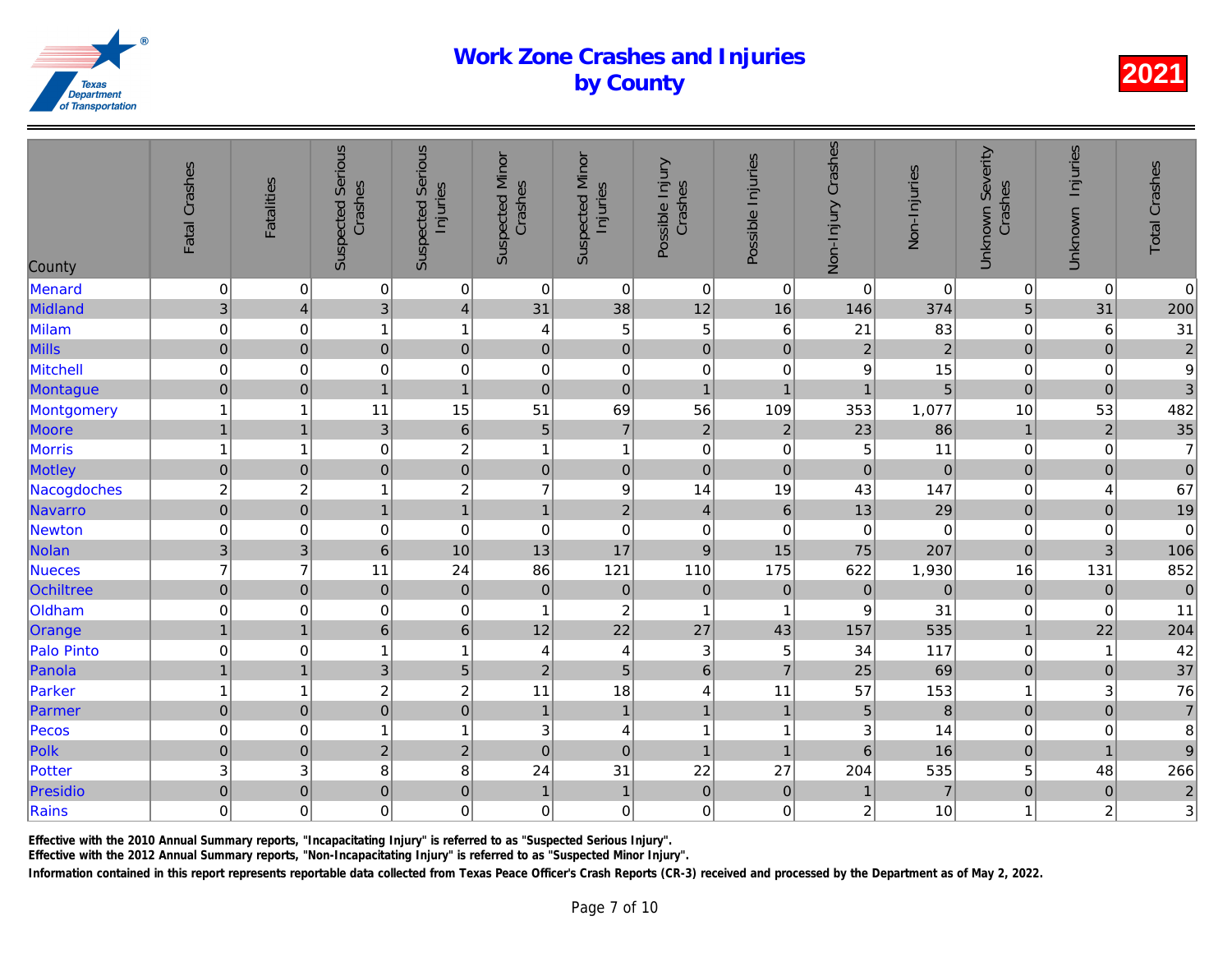| County               | Fatal Crashes       | <b>Fatalities</b>       | <b>Suspected Serious</b><br>Crashes | <b>Suspected Serious</b><br>Injuries | <b>Suspected Minor</b><br>Crashes | <b>Suspected Minor</b><br>Injuries | Possible Injury<br>Crashes | Possible Injuries | Non-Injury Crashes      | Non-Injuries    |
|----------------------|---------------------|-------------------------|-------------------------------------|--------------------------------------|-----------------------------------|------------------------------------|----------------------------|-------------------|-------------------------|-----------------|
| Randall              | $\mathbf{1}$        | $\mathbf{1}$            | 2                                   | $\mathbf 2$                          | 25                                | 32                                 | 35                         | 53                | 145                     | 451             |
| Reagan               | $\mathbf{1}$        | 1                       | $\mathbf 0$                         | $\mathbf 0$                          | $\overline{1}$                    | $\boldsymbol{2}$                   | $\mathbf{1}$               | -1                | 7                       | 13              |
| Real                 | $\mathsf{O}\xspace$ | $\pmb{0}$               | $\pmb{0}$                           | $\mathbf 0$                          | $\pmb{0}$                         | $\overline{0}$                     | $\pmb{0}$                  | $\mathbf 0$       | $\mathbf{1}$            | $\overline{1}$  |
| <b>Red River</b>     | $\mathbf{1}$        | $\overline{\mathbf{c}}$ | 1                                   | 1                                    | $\mathbf{1}$                      | $\overline{c}$                     | $\mathbf 0$                | 0                 | 4                       | 24              |
| <b>Reeves</b>        | $\overline{2}$      | $\overline{c}$          | $\mathbf{1}$                        | $\mathbf{1}$                         | $\sqrt{5}$                        | $\overline{8}$                     | $\overline{7}$             | 13                | 38                      | 103             |
| Refugio              | $\mbox{O}$          | $\pmb{0}$               | $\mathbf 0$                         | $\mbox{O}$                           | $\overline{1}$                    | $\mathbf{1}$                       | $\mathbf{1}$               | 4                 | 5                       | $\overline{9}$  |
| <b>Roberts</b>       | $\mathsf{O}\xspace$ | $\pmb{0}$               | $\mathbf 0$                         | $\mathbf 0$                          | $\boldsymbol{2}$                  | $\sqrt{2}$                         | $\mathbf 2$                | $\mathbf 2$       | 3                       | $\bf{8}$        |
| Robertson            | $\mathsf{O}\xspace$ | 0                       |                                     | $\mathbf{1}$                         | $\boldsymbol{2}$                  | $\boldsymbol{2}$                   | $\overline{\mathbf{4}}$    | $\,6$             | 8                       | 28              |
| Rockwall             | $\overline{2}$      | $\overline{2}$          | $\mathbf{1}$                        | 3                                    | $\overline{2}$                    | $\overline{2}$                     | $\mathbf{1}$               | $\overline{4}$    | 11                      | 31              |
| Runnels              | $\mathbf 0$         | $\pmb{0}$               | $\mathbf 0$                         | $\mathbf 0$                          | $\overline{1}$                    | $\mathbf{1}$                       | $\mathbf 0$                | $\pmb{0}$         | $\mathbf 0$             | $\overline{0}$  |
| <b>Rusk</b>          | $\mathbf 0$         | $\mathbf 0$             | $\overline{2}$                      | $\overline{3}$                       | $\mathbf{1}$                      | $\vert 4 \vert$                    | $\mathbf 0$                | $\mathbf 0$       | $\mathbf{1}$            |                 |
| Sabine               | $\mathbf{1}$        | $\overline{\mathbf{c}}$ | $\mathbf 0$                         | $\mathbf 0$                          | $\ensuremath{\mathsf{3}}$         | 4                                  | $\mathbf 0$                | $\mathbf 1$       | $\overline{\mathbf{c}}$ | 8               |
| <b>San Augustine</b> | $\mathbf 2$         | 3                       | $\pmb{0}$                           | $\mathsf{O}\xspace$                  | $\,6\,$                           | 11                                 | $\ensuremath{\mathsf{3}}$  | $\boldsymbol{9}$  | 13                      | 32              |
| San Jacinto          | $\mathbf{1}$        | $\overline{1}$          | $\mathbf 0$                         | $\mathbf 0$                          | $\mathbf{1}$                      | $\mathbf{1}$                       | $\boldsymbol{2}$           | $\boldsymbol{2}$  | 6                       | 15              |
| <b>San Patricio</b>  | $\pmb{0}$           | $\pmb{0}$               | $\mathbf 0$                         | $\mathbf 0$                          | $\sqrt{2}$                        | $\overline{2}$                     | $\overline{3}$             | 3                 | 27                      | 77              |
| San Saba             | $\mbox{O}$          | $\mathbf 0$             | $\mathbf 0$                         | $\mathbf 0$                          | $\overline{1}$                    | $\sqrt{2}$                         | $\mathbf 0$                | $\pmb{0}$         | $\mathbf 1$             | $\overline{4}$  |
| Schleicher           | $\mathbf 0$         | $\pmb{0}$               | $\mathbf 0$                         | $\mathbf 0$                          | $\pmb{0}$                         | $\overline{0}$                     | $\pmb{0}$                  | $\mathbf 0$       | $\pmb{0}$               | $\overline{0}$  |
| Scurry               | $\mathsf{O}\xspace$ | $\mathbf 0$             | $\mathbf 0$                         | $\mathbf 0$                          | $\mathbf{1}$                      | $\mathbf{1}$                       | $\mathbf 0$                | $\pmb{0}$         | 1                       | $6\phantom{.}6$ |
| Shackelford          | $\mathbf 0$         | $\mathbf 0$             | $\overline{0}$                      | $\mathbf 0$                          | $\mathbf 0$                       | $\overline{0}$                     | $\mathbf{1}$               | $\mathbf{1}$      | $\bf{8}$                | 17              |
| Shelby               | $\mathbf 0$         | $\pmb{0}$               | $\mathbf 0$                         | $\mathbf 0$                          | $\mathbf 0$                       | $\mathbf 0$                        | $\overline{\mathbf{c}}$    | 4                 | 3                       | 9               |
| Sherman              | $\mathbf 0$         | $\pmb{0}$               | $\mathbf 0$                         | $\mathbf 0$                          | $\pmb{0}$                         | $\overline{0}$                     | $\overline{1}$             | $\overline{1}$    | $\overline{0}$          | $\overline{a}$  |
| Smith                | $\mathbf{1}$        | 1                       | 1                                   | $\mathbf{1}$                         | 5                                 | $\boldsymbol{9}$                   | 12                         | 16                | 55                      | 165             |
| Somervell            | $\mathbf{1}$        | $\mathfrak{B}$          | $\mathbf{1}$                        | $\mathbf 2$                          | $\sqrt{2}$                        | $\overline{2}$                     | $\mathbf 0$                | $\mathbf 0$       | $\overline{9}$          | 24              |
| Starr                | $\mathbf 0$         | $\mathbf 0$             | $\mathbf 0$                         | $\mathbf 0$                          | $\mathbf 0$                       | $\pmb{0}$                          | $\mathbf 0$                | 0                 | $\mathbf 0$             | $\overline{0}$  |
| <b>Stephens</b>      | $\pmb{0}$           | $\pmb{0}$               | $\mathbf 0$                         | $\mathbf 0$                          | $\pmb{0}$                         | $\pmb{0}$                          | $\overline{1}$             | $\overline{1}$    | $\overline{\mathbf{4}}$ | $\overline{9}$  |
| Sterling             | $\mathbf 0$         | 0                       | $\mathbf 0$                         | $\mbox{O}$                           | $\pmb{0}$                         | $\mathbf 0$                        | $\mathbf 0$                | $\pmb{0}$         | 1                       | $\frac{2}{2}$   |
| Stonewall            | $\mathsf{O}\xspace$ | $\pmb{0}$               | $\mathbf 0$                         | $\boldsymbol{0}$                     | $\mathbf 0$                       | $\overline{0}$                     | $\mathbf 0$                | $\pmb{0}$         | $\mathbf{1}$            |                 |
|                      |                     |                         |                                     |                                      |                                   |                                    |                            |                   |                         |                 |

Effective with the 2010 Annual Summary reports, "Incapacitating Injury" is referred to as "Suspected Serious Injury".

Effective with the 2012 Annual Summary reports, "Non-Incapacitating Injury" is referred to as "Suspected Minor Injury".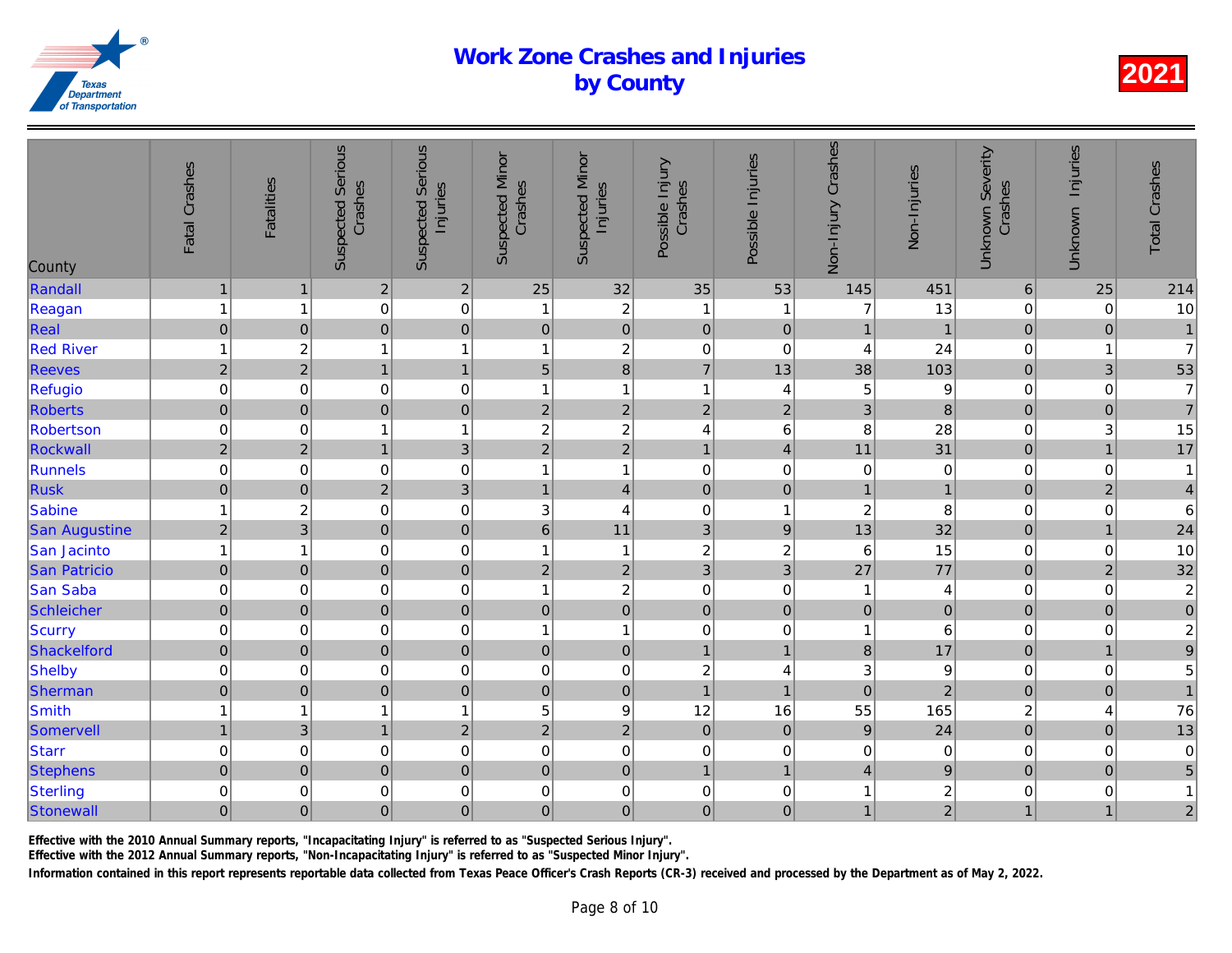| County           | Fatal Crashes           | <b>Fatalities</b>       | <b>Suspected Serious</b><br>Crashes | Serious<br>Injuries<br>Suspected | <b>Suspected Minor</b><br>Crashes | <b>Suspected Minor</b><br>Injuries | Possible Injury<br>Crashes | Possible Injuries | Non-Injury Crashes | Non-Injuries   |
|------------------|-------------------------|-------------------------|-------------------------------------|----------------------------------|-----------------------------------|------------------------------------|----------------------------|-------------------|--------------------|----------------|
| Sutton           | $\mathbf 0$             | 0                       | $\pmb{0}$                           | $\mathbf 0$                      | 0                                 | $\mathbf 0$                        | $\mathbf 0$                | 0                 | $\overline{c}$     | $\frac{2}{2}$  |
| Swisher          | $\mathbf 0$             | $\pmb{0}$               | $\overline{0}$                      | $\mathbf 0$                      | $\pmb{0}$                         | $\mathbf 0$                        | $\mathbf 0$                | $\mathbf 0$       | $\overline{1}$     |                |
| <b>Tarrant</b>   | 14                      | 14                      | 31                                  | 42                               | 264                               | 353                                | 379                        | 596               | 1,106              | 3,605          |
| <b>Taylor</b>    | $\mathbf{1}$            | $\mathbf{1}$            | $\overline{4}$                      | $\overline{5}$                   | $\boldsymbol{9}$                  | 14                                 | 16                         | 20                | 70                 | 224            |
| Terrell          | $\mbox{O}$              | $\pmb{0}$               | $\mathbf 0$                         | $\mathbf 0$                      | $\mathbf 0$                       | $\pmb{0}$                          | 0                          | $\mathbf 0$       | $\mathbf 0$        | $\overline{0}$ |
| <b>Terry</b>     | $\pmb{0}$               | $\pmb{0}$               | $\mathbf 0$                         | $\mathbf 0$                      | $\mathbf 0$                       | $\pmb{0}$                          | $\mathbf 0$                | $\pmb{0}$         | $\overline{1}$     | $\overline{3}$ |
| Throckmorton     | $\mbox{O}$              | $\mathbf 0$             | $\mathbf 0$                         | $\mathbf 0$                      | $\mathbf 0$                       | $\mathbf 0$                        | $\mathbf 0$                | $\pmb{0}$         | $\overline{1}$     | $\overline{c}$ |
| <b>Titus</b>     | $\mathbf{1}$            | $\mathbf{1}$            | $\mathbf{1}$                        | $\overline{2}$                   | 11                                | 18                                 | $\boldsymbol{9}$           | 14                | 32                 | 119            |
| <b>Tom Green</b> | $\pmb{0}$               | $\mathbf 0$             | $\sqrt{2}$                          | $\overline{c}$                   | 4                                 | $\overline{4}$                     | $\ensuremath{\mathsf{3}}$  | $\sqrt{3}$        | 33                 | 89             |
| <b>Travis</b>    | 10                      | 11                      | 23                                  | 35                               | 132                               | 195                                | 192                        | 317               | 449                | 1,441          |
| Trinity          | $\pmb{0}$               | $\mathbf 0$             | $\mathbf 0$                         | $\mathbf 0$                      | $\mathbf 0$                       | $\pmb{0}$                          | $\mathbf 0$                | $\mathbf 0$       | $\mathbf 0$        | $\overline{0}$ |
| Tyler            | $\overline{2}$          | $\overline{\mathbf{4}}$ | $\pmb{0}$                           | $\mathbf{1}$                     | $\mathbf{1}$                      | $\mathbf{1}$                       | $\mathbf 0$                | $\pmb{0}$         | 5                  | 16             |
| Upshur           | $\mathbf 0$             | 0                       | 1                                   | 1                                | 0                                 | $\pmb{0}$                          | $\mathbf 0$                | 0                 | 1                  | $\overline{a}$ |
| Upton            | $\mathbf 0$             | $\mathbf{0}$            | 0                                   | $\mathbf 0$                      | $\mathbf 0$                       | $\mathbf 0$                        | $\mathbf 0$                | $\mathbf{0}$      | $\overline{1}$     | $\overline{1}$ |
| Uvalde           | $\mbox{O}$              | $\pmb{0}$               | $\mathbf 0$                         | $\mbox{O}$                       | $\overline{1}$                    | $\boldsymbol{2}$                   | $\mathbf{1}$               | $\overline{1}$    | $\mathbf 0$        | $\overline{a}$ |
| <b>Val Verde</b> | $\overline{0}$          | $\pmb{0}$               | $\overline{2}$                      | $\overline{3}$                   | $\mathfrak{S}$                    | $\bf{8}$                           | $\mathbf{1}$               | $\overline{2}$    | 3 <sup>1</sup>     | 16             |
| Van Zandt        | $\mbox{O}$              | $\pmb{0}$               | $\overline{c}$                      | 3                                | $\overline{1}$                    | $\overline{1}$                     | $\mathbf 0$                | $\boldsymbol{2}$  | $\overline{7}$     | 25             |
| Victoria         | $\mathbf{1}$            | $\mathbf{1}$            | $\overline{2}$                      | $\overline{2}$                   | $\boldsymbol{9}$                  | 11                                 | $6\phantom{1}$             | 9                 | 36                 | 110            |
| <b>Walker</b>    | $\boldsymbol{2}$        | $\overline{c}$          | $\overline{7}$                      | $\overline{7}$                   | 16                                | 20                                 | 19                         | 53                | 87                 | 272            |
| <b>Waller</b>    | $\overline{\mathbf{4}}$ | $\overline{4}$          | 10                                  | 13                               | 11                                | 18                                 | 25                         | 38                | 138                | 514            |
| Ward             | $\mathbf 0$             | $\mathbf 0$             | $\mathbf 0$                         | $\mathbf 0$                      | $\overline{c}$                    | $\ensuremath{\mathsf{3}}$          | $\boldsymbol{0}$           | $\overline{1}$    | 14                 | 39             |
| Washington       | $\mathbf 0$             | $\pmb{0}$               | $\mathbf{1}$                        | $\overline{1}$                   | $\pmb{0}$                         | $\mathbf 0$                        | $\mathbf 0$                | $\pmb{0}$         | 5                  | 13             |
| <b>Webb</b>      | $\mathbf 0$             | $\mathbf 0$             | 6                                   | 8                                | $\overline{7}$                    | 11                                 | 5                          | $\overline{7}$    | 37                 | 117            |
| Wharton          | $\overline{2}$          | $\overline{4}$          | $\overline{0}$                      | $\mathbf 0$                      | 8                                 | 10                                 | 14                         | 17                | 63                 | 184            |
| <b>Wheeler</b>   | $\mbox{O}$              | $\mathbf 0$             | $\mathbf 0$                         | $\mathbf 0$                      | $\mathbf 0$                       | $\mathbf 0$                        | 0                          | $\mathbf 0$       | 3                  | $\overline{3}$ |
| Wichita          | $\mathbf 0$             | $\pmb{0}$               | $\mathbf{1}$                        | $\mathbf{1}$                     | $\overline{4}$                    | 5 <sup>1</sup>                     | 3                          | $\sqrt{5}$        | 25                 | 68             |
| Wilbarger        | $\mathbf{1}$            | 1                       | $\mathbf 0$                         | $\mathbf 0$                      | $\boldsymbol{0}$                  | $\mathbf{1}$                       | $\mathbf 0$                | 1                 | 6                  | $\mathbf{9}$   |

Effective with the 2010 Annual Summary reports, "Incapacitating Injury" is referred to as "Suspected Serious Injury".

Effective with the 2012 Annual Summary reports, "Non-Incapacitating Injury" is referred to as "Suspected Minor Injury".